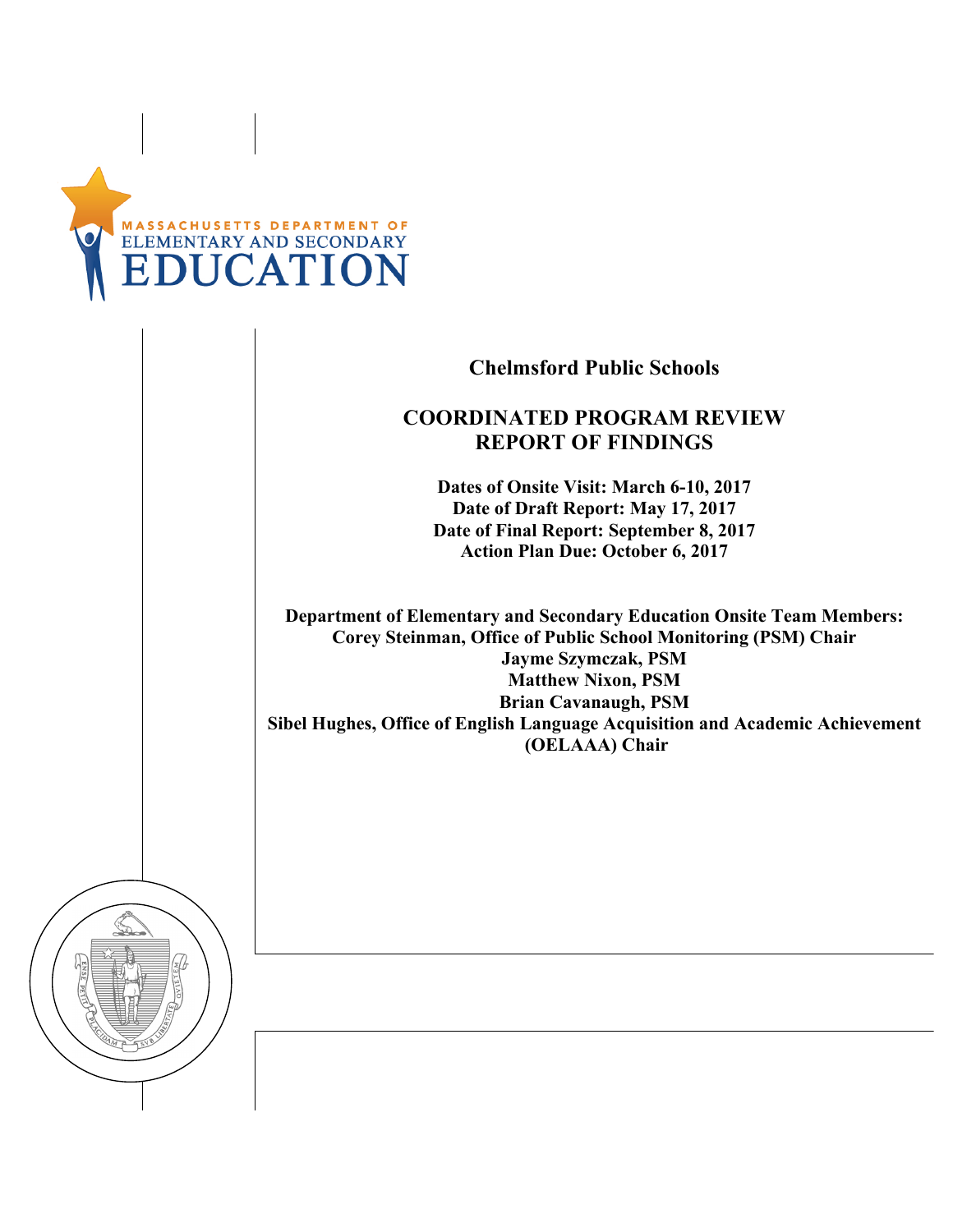#### **MASSACHUSETTS DEPARTMENT OF ELEMENTARY AND SECONDARY EDUCATION COORDINATED PROGRAM REVIEW REPORT**

### **Chelmsford Public Schools**

| <b>CIVIL RIGHTS AND OTHER RELATED GENERAL EDUCATION REQUIREMENTS21</b> |  |
|------------------------------------------------------------------------|--|
|                                                                        |  |

Template Version 112316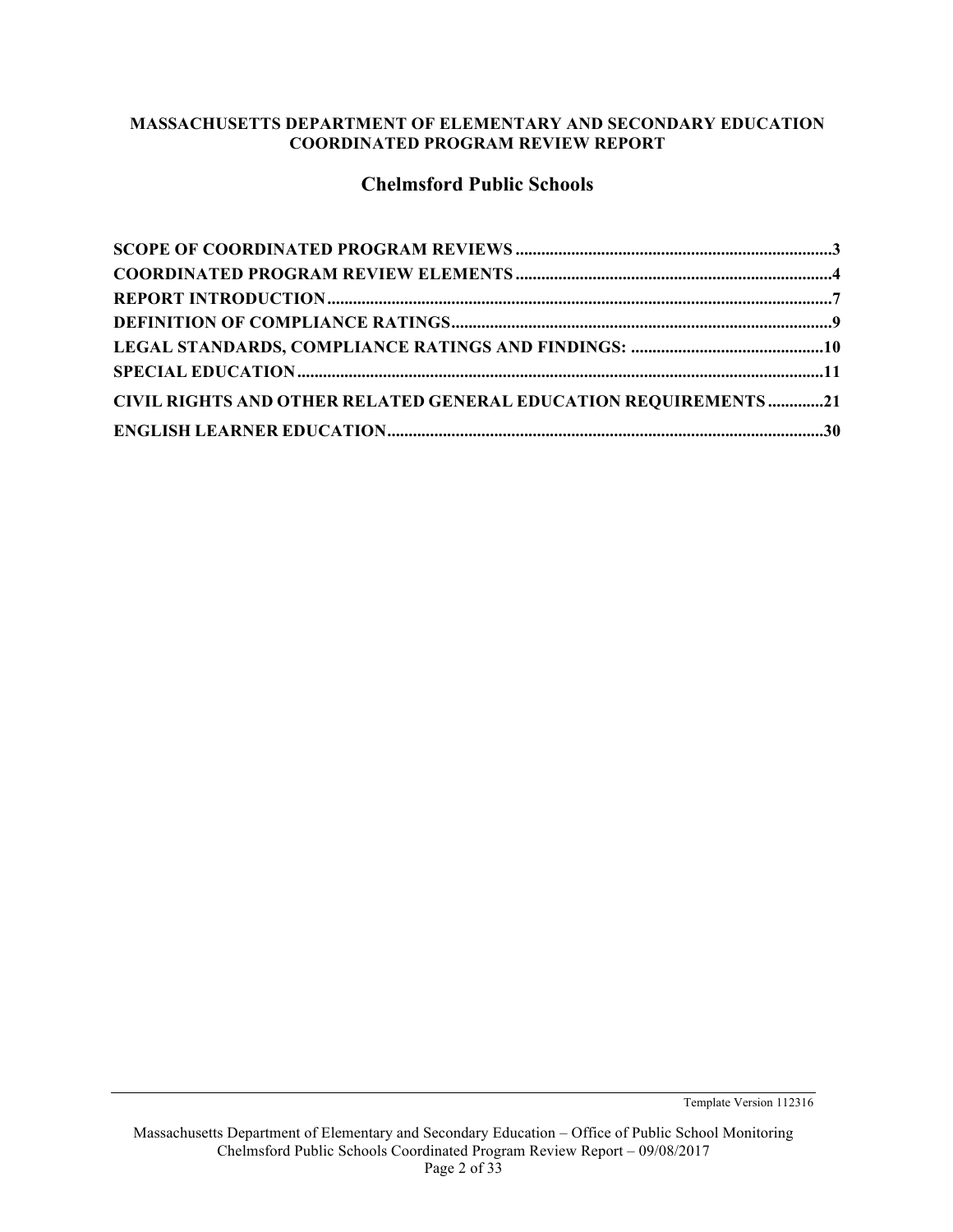#### **MASSACHUSETTS DEPARTMENT OF ELEMENTARY AND SECONDARY EDUCATION COORDINATED PROGRAM REVIEW REPORT Chelmsford Public Schools**

#### **SCOPE OF COORDINATED PROGRAM REVIEWS**

As one part of its accountability system, the Department of Elementary and Secondary Education oversees local compliance with education requirements through the Coordinated Program Review (CPR). All reviews cover selected requirements in the following areas:

Special Education (SE)

• selected requirements from the federal Individuals with Disabilities Education Act (IDEA-2004); the federal regulations promulgated under that Act at 34 CFR Part 300; M.G.L. c. 71B, and the Massachusetts Board of Education's Special Education regulations (603 CMR 28.00), as amended effective March 1, 2007. The 2016 - 2017 Web-based Monitoring System (WBMS) districts conducted self-assessments across all criteria.

Civil Rights Methods of Administration and Other General Education Requirements (CR)

- selected federal civil rights requirements, including requirements under Title VI of the Civil Rights Act of 1964; the Equal Educational Opportunities Act of 1974; Title IX of the Education Amendments of 1972; Section 504 of the Rehabilitation Act of 1973, and Title II of the Americans with Disabilities Act of 1990, together with selected state requirements under M.G.L. c. 76, Section 5 as amended by Chapter 199 of the Acts of 2011 and M.G.L. c. 269 §§ 17 through 19.
- selected requirements from the Massachusetts Board of Education's Physical Restraint regulations (603 CMR 46.00).
- selected requirements from the Massachusetts Board of Education's Student Learning Time regulations (603 CMR 27.00).
- various requirements under other federal and state laws.
- The 2016 2017 Web-based Monitoring System (WBMS) districts conducted self-assessments across all criteria.

English Learner Education (ELE) in Public Schools

• selected requirements from M.G.L. c. 71A, the state law that governs the provision of education to limited English proficient students, and 603 CMR 14.00, as well as the No Child Left Behind Act of 2001 and Title VI of the Civil Rights Act of 1964. During the 2016 - 2017 school year, all districts that enroll limited English proficient students will be reviewed using a combination of updated standards and a self-assessment instrument overseen by the Department's Office of Language Acquisition and Academic Achievement (OELAAA), including a request for information regarding ELE programs and staff qualifications.

Some reviews also cover selected requirements in:

College, Career and Technical Education (CCTE)

• college, career and technical education programs under the federal Carl D. Perkins Vocational and Technical Education Act of 1998 and M.G.L. c. 74.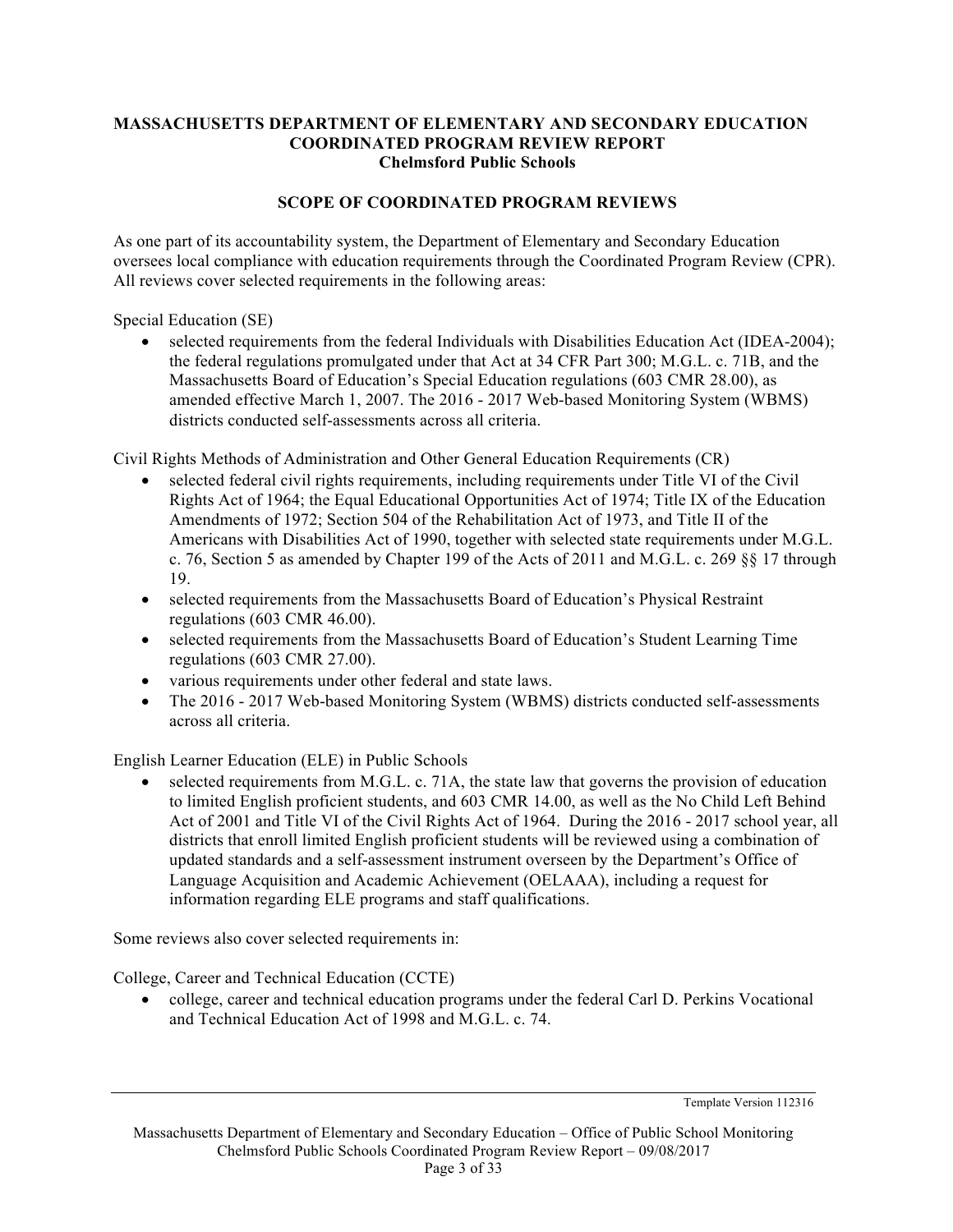Districts providing Title I services participate in Title I program monitoring during the same year they are scheduled for a Coordinated Program Review. Details regarding the Title I program monitoring process are available at: http://www.doe.mass.edu/titlei/monitoring.

#### **COORDINATED PROGRAM REVIEW ELEMENTS**

- **Team:** Depending upon the size of a school district and the number of programs to be reviewed, a team of one to eight Department staff members conducts onsite activities over two to five days in a school district or charter school.
- **Timing:** Each school district and charter school in the Commonwealth is scheduled to receive a Coordinated Program Review every six years and a mid-cycle special education follow-up visit three years after the Coordinated Program Review; approximately 66 school districts and charter schools are scheduled for Coordinated Program Reviews in 2016 - 2017, of which all districts participated in the Web-based Monitoring System (WBMS). The Department's 2016 - 2017 schedule of Coordinated Program Reviews is posted on the Department's web site at <<http://www.doe.mass.edu/pqa/review/cpr/schedule.html>>. The statewide six-year Program Review cycle, including the Department's Mid-cycle follow-up monitoring schedule, is posted at <<http://www.doe.mass.edu/pqa/review/cpr/6yrcycle.html>>.
- **Criteria:** The Program Review criteria for each WBMS review, begins with the district/school conducting a self-assessment across all 56 current special education criteria and 26 civil rights criteria. The Office of Public School Monitoring through its Desk Review procedures examines the district/school's self-assessment submission and determines which criteria will be followed–up on through onsite verification activities. For more details, please see the section on **The Web-based Approach to Special Education and Civil Rights Monitoring** at the beginning of the School District Information Package for Special Education and Civil Rights.

The requirements selected for review in all of the regulated programs are those that are most closely aligned with the goals of the Massachusetts Education Reform Act of 1993 to promote student achievement and high standards for all students.

**WBMS Methods:** Methods used in reviewing special education and civil rights programs include:

Self-Assessment Phase:

- District/school review of special education and civil rights documentation for required elements including document uploads. Upon completion of this portion of the district/school's self-assessment, it is submitted to the Department for review.
- District/school review of a sample of special education student records selected across grade levels, disability categories and level of need. Additional requirements for the appropriate selection of the student record sample can be found in **Appendix II: Student Record Review Procedures** of the School District Information Package for Special Education.

Upon completion of these two portions of the district/school's self-assessment, it is submitted to the Department for review.

Template Version 112316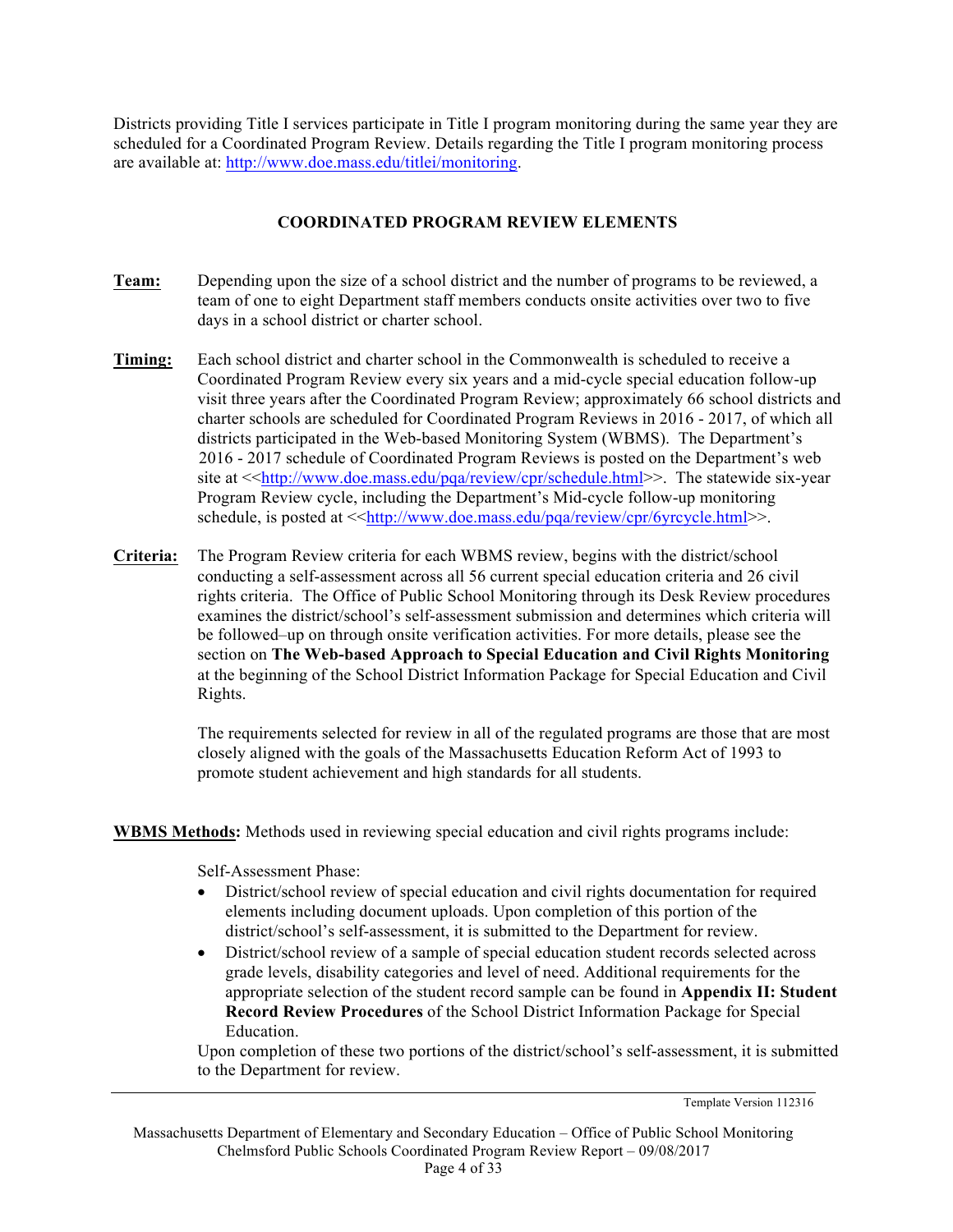On-site Verification Phase: Includes activities selected from the following;

- Interviews of administrative, instructional, and support staff consistent with those criteria selected for onsite verification.
- Interviews of parent advisory council (PAC) representatives and other telephone interviews, as requested, by other parents or members of the general public.
- Review of student records for special education: The Department may select a sample of student records from those the district reviewed as part of its self-assessment, as well as records chosen by the Department from the special education student roster. The onsite team will conduct this review, using standard Department procedures, to determine whether procedural and programmatic requirements have been implemented.
- Surveys of parents of students with disabilities: Parents of students with disabilities whose files are selected for the record review, as well as the parents of an equal number of other students with disabilities, are sent a survey that solicits information regarding their experiences with the district's implementation of special education programs, related services, and procedural requirements.
- Observation of classrooms and other facilities: The onsite team visits a sample of classrooms and other school facilities used in the delivery of programs and services to determine general levels of compliance with program requirements.
- Review of additional documents for special education or civil rights.

#### **Methods for all other programs in the Coordinated Program Review:**

- Review of documentation about the operation of the charter school or district's programs.
- Interviews of administrative, instructional, and support staff across all grade levels.
- Telephone interviews as requested by other parents or members of the general public.
- Review of student records for English learner education and college, career and technical education: The Department selects a representative sample of student records for the onsite team to review, using standard Department procedures, to determine whether procedural and programmatic requirements have been implemented.
- Surveys of parents of English learners whose files are selected for the record review are sent a survey of their experiences with the district's implementation of the English learner education program and related procedural requirements.
- Observation of classrooms and other facilities: The onsite team visits a sample of classrooms and other school facilities used in the delivery of programs and services to determine general levels of compliance with program requirements.

#### **Report: Preparation:**

At the end of the onsite visit, the onsite team will hold an informal exit meeting to summarize its comments for the superintendent or charter school leader and anyone else he or she chooses. Within approximately 45 business days of the onsite visit, the onsite chairperson will forward to the superintendent or charter school leader (and collaborative director where applicable) a Draft Report containing comments from the Program Review. The Draft Report

Template Version 112316

Massachusetts Department of Elementary and Secondary Education – Office of Public School Monitoring Chelmsford Public Schools Coordinated Program Review Report – 09/08/2017 Page 5 of 33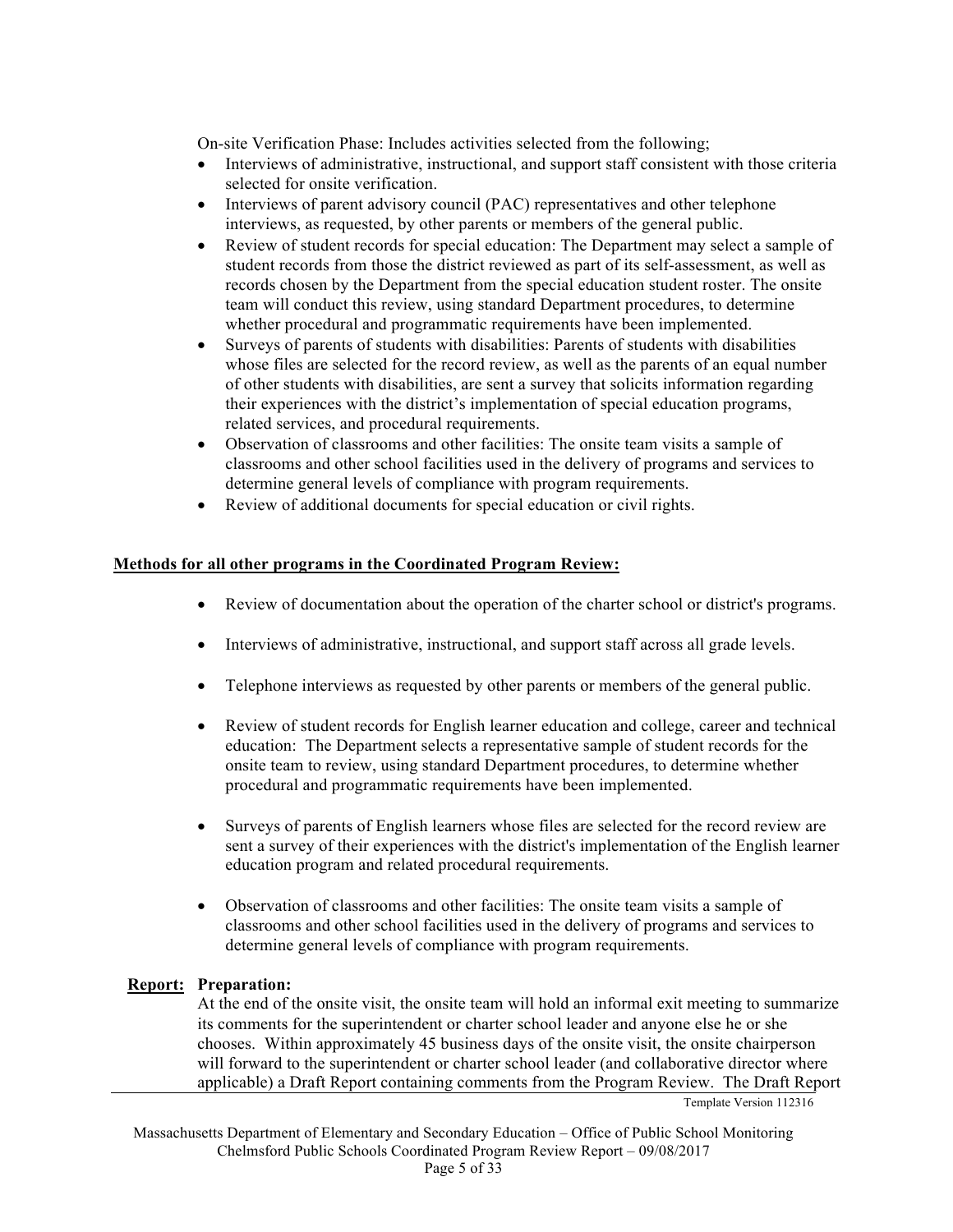comments for special education and civil rights are provided to the district/school on-line through the Web-based Monitoring System (WBMS). These comments will, once the district has had a chance to respond, form the basis for any findings by the Department. The district (and collaborative) will then have 10 business days to review the report for accuracy before the publication of a Final Report with ratings and findings (see below). The Final Report will be issued within approximately 60 business days of the conclusion of the onsite visit and posted on the Department's website at <http://www.doe.mass.edu/pqa/review/cpr/reports/>.

#### **Content of Final Report:**

*Ratings.* In the Final Report, the onsite team gives a rating for each compliance criterion it has reviewed; those ratings are "Commendable," "Implemented," "Implementation in Progress," "Partially Implemented," "Not Implemented," and "Not Applicable." "Implementation in Progress," used for criteria containing new or updated legal requirements, means that the district has implemented any old requirements contained in the criterion and is training staff or beginning to implement the new requirements in such a way that the onsite team anticipates that the new requirements will be implemented by the end of the school year.

*Findings.* The onsite team includes a finding in the Final Report for each criterion that it rates "Commendable," "Partially Implemented," "Not Implemented," or "Implementation in Progress," explaining the basis for the rating. It may also include findings for other related criteria.

**Response:** Where criteria are found "Partially Implemented" or "Not Implemented," the district or charter school must propose corrective action to bring those areas into compliance with the relevant statutes and regulations. This corrective action plan (CAP) will be due to the Department within 20 business days after the issuance of the Final Report and is subject to the Department's review and approval. Department staff will offer districts and charter schools technical assistance on the content and requirements for developing an approvable CAP.

> Department staff will also provide ongoing technical assistance as the school or district is implementing the approved corrective action plan. **School districts and charter schools must demonstrate effective resolution of noncompliance identified by the Department as soon as possible but in no case later than one year from the issuance of the Department's Final Program Review Report.**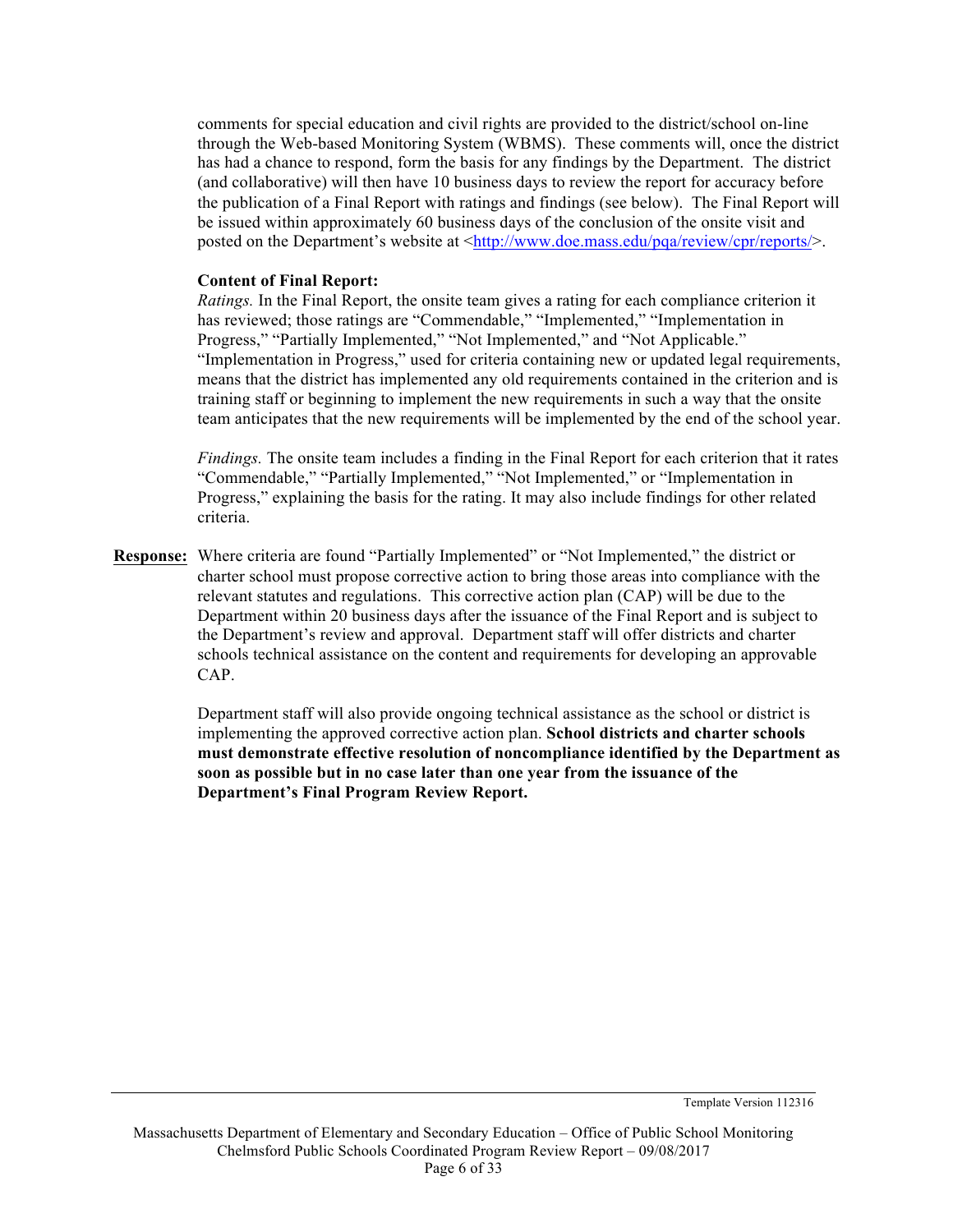#### **INTRODUCTION TO THE FINAL REPORT**

A five-member Massachusetts Department of Elementary and Secondary Education team conducted a Coordinated Program Review in Chelmsford Public Schools during the week of March 6, 2017 to evaluate the implementation of selected criteria in the program areas of special education, civil rights and other related general education requirements, and English learner education. The team appreciated the opportunity to interview staff and parents, to observe classroom facilities and to review the programs underway in the district.

The Department is submitting the following Coordinated Program Review Report containing findings made pursuant to this onsite visit. In preparing this report, the team reviewed extensive written documentation regarding the operation of the district's programs, together with information gathered by means of the following Department program review methods:

- Interviews of nine administrative staff.
- Interviews of 42 teaching and support services staff across all levels.
- Interview of one parent advisory council (PAC) representative.
- Interviews as requested by persons from the general public.
- Student record review: A sample of 39 special education student records and 24 English learner education student records.
- Surveys of parents of students with disabilities: 50 parents of students with disabilities were sent surveys that solicited information about their experiences with the district's implementation of special education programs, related services and procedural requirements. Fourteen of these parent surveys were returned to the Department of Elementary and Secondary Education for review.
- Surveys of parents of ELE students: Ten parents of ELE students were sent surveys that solicited information about their experiences with the district's implementation of English learner education programs, services, and procedural requirements. Three of these parent surveys were returned to the Department of Elementary and Secondary Education for review.
- Observation of classrooms and other facilities. A sample of 21 instructional classrooms and other school facilities used in the delivery of programs and services was visited to examine general levels of compliance with program requirements.

The report includes findings in the program areas reviewed organized under nine components. These components are:

> **Component I: Assessment of Students Component II: Student Identification and Program Placement Component III: Parent and Community Involvement Component IV: Curriculum and Instruction Component V: Student Support Services Component VI: Faculty, Staff and Administration Component VII: Facilities Component VIII: Program Evaluation Component IX: Recordkeeping and Fund Use**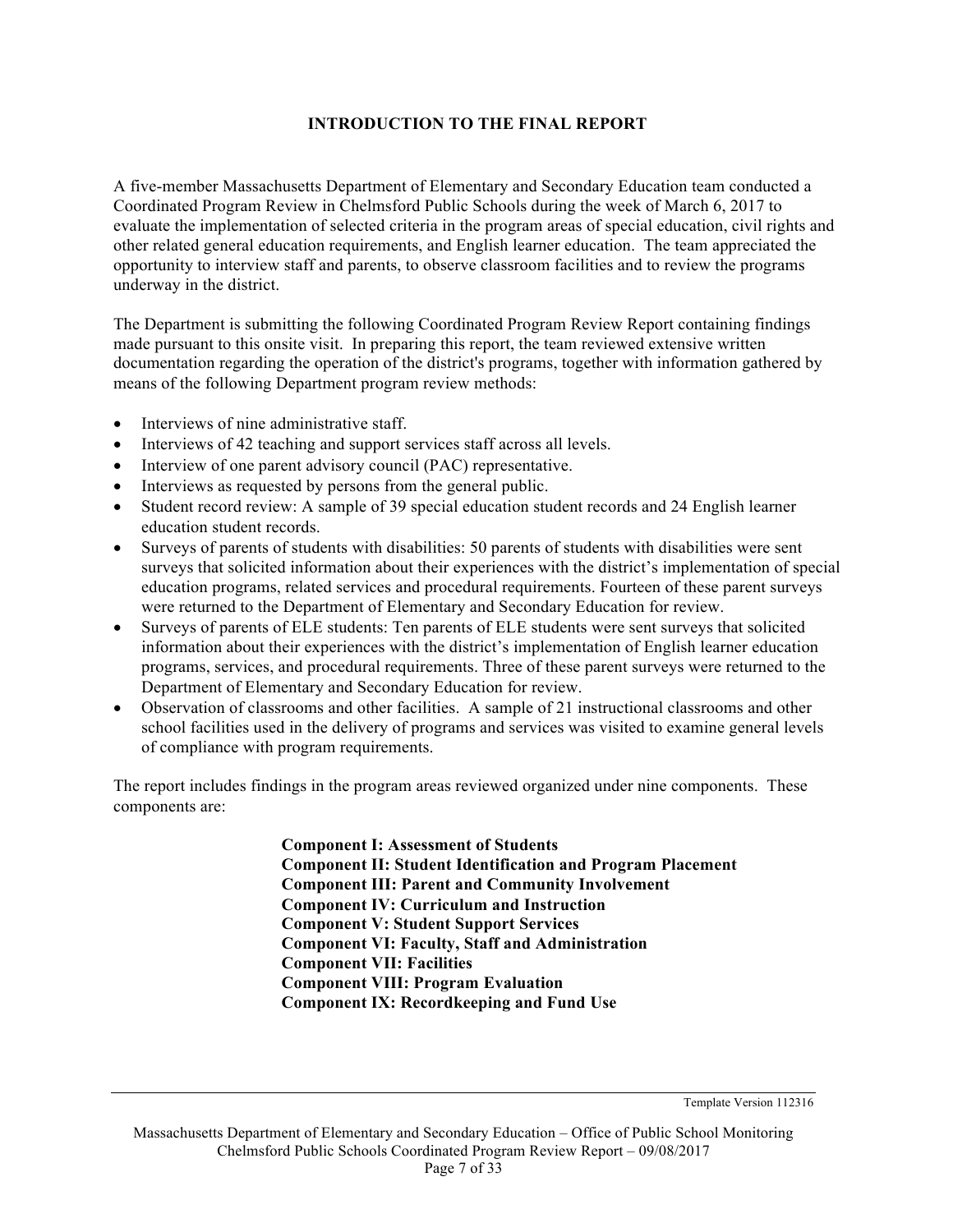The district conducted a self-assessment and the Department reviewed all of the criteria in the specific program areas. The Coordinated Program Review Report includes those criteria that were found by the team to be implemented in a "Commendable" manner, as well as criteria receiving a rating of "Partially Implemented," "Not Implemented," or "Implementation in Progress." (Refer to the "Definition of Compliance Ratings" section of the report.) **Program Review Reports no longer include criteria receiving a rating of "Implemented" or "Not Applicable."** This change will allow the district and the Department to focus their efforts on those areas requiring corrective action. For those criteria receiving a rating of "Partially Implemented" or "Not Implemented," the district or charter school must propose to the Department corrective actions to bring those areas into compliance with the controlling statute or regulation. For any criteria receiving a rating of "Implementation in Progress," the district must indicate the steps the district will continue to take in order to fulfill the regulatory requirements. Districts are expected to incorporate the corrective actions into their district and school improvement plans, including their professional development plans.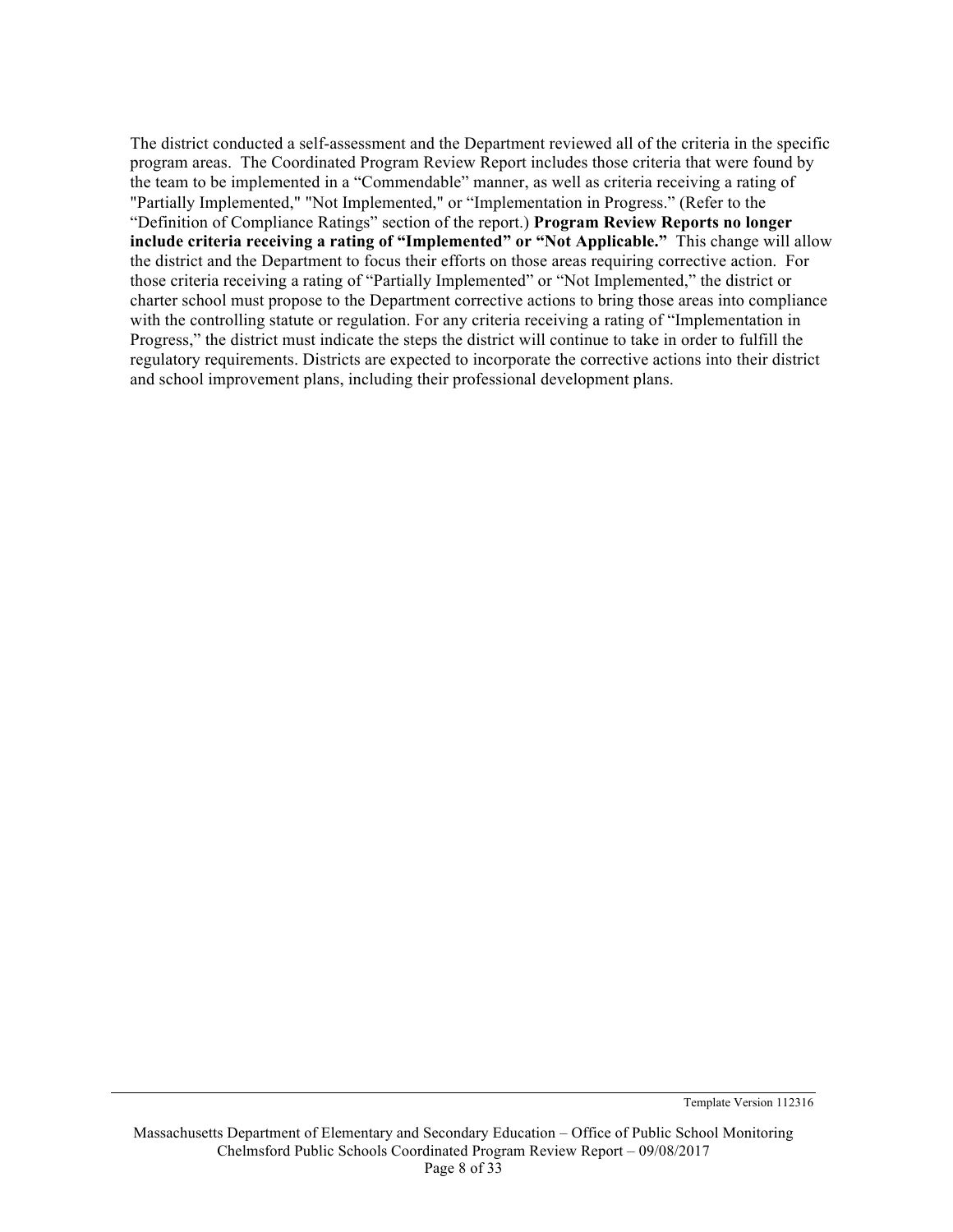#### **DEFINITION OF COMPLIANCE RATINGS**

| Commendable                       | Any requirement or aspect of a requirement<br>implemented in an exemplary manner significantly<br>beyond the requirements of law or regulation.                                                                                                                                                                                                                                              |
|-----------------------------------|----------------------------------------------------------------------------------------------------------------------------------------------------------------------------------------------------------------------------------------------------------------------------------------------------------------------------------------------------------------------------------------------|
| Implemented                       | The requirement is substantially met in all important<br>aspects.                                                                                                                                                                                                                                                                                                                            |
| <b>Implementation in Progress</b> | This rating is used for criteria containing new or<br>updated legal requirements and means that the district<br>has implemented any old requirements contained in the<br>criterion and is training staff or beginning to implement<br>the new requirements in such a way that the onsite team<br>anticipates that the new requirements will be<br>implemented by the end of the school year. |
| <b>Partially Implemented</b>      | The requirement, in one or several important aspects, is<br>not entirely met.                                                                                                                                                                                                                                                                                                                |
| <b>Not Implemented</b>            | The requirement is totally or substantially not met.                                                                                                                                                                                                                                                                                                                                         |
| <b>Not Applicable</b>             | The requirement does not apply to the school district or<br>charter school.                                                                                                                                                                                                                                                                                                                  |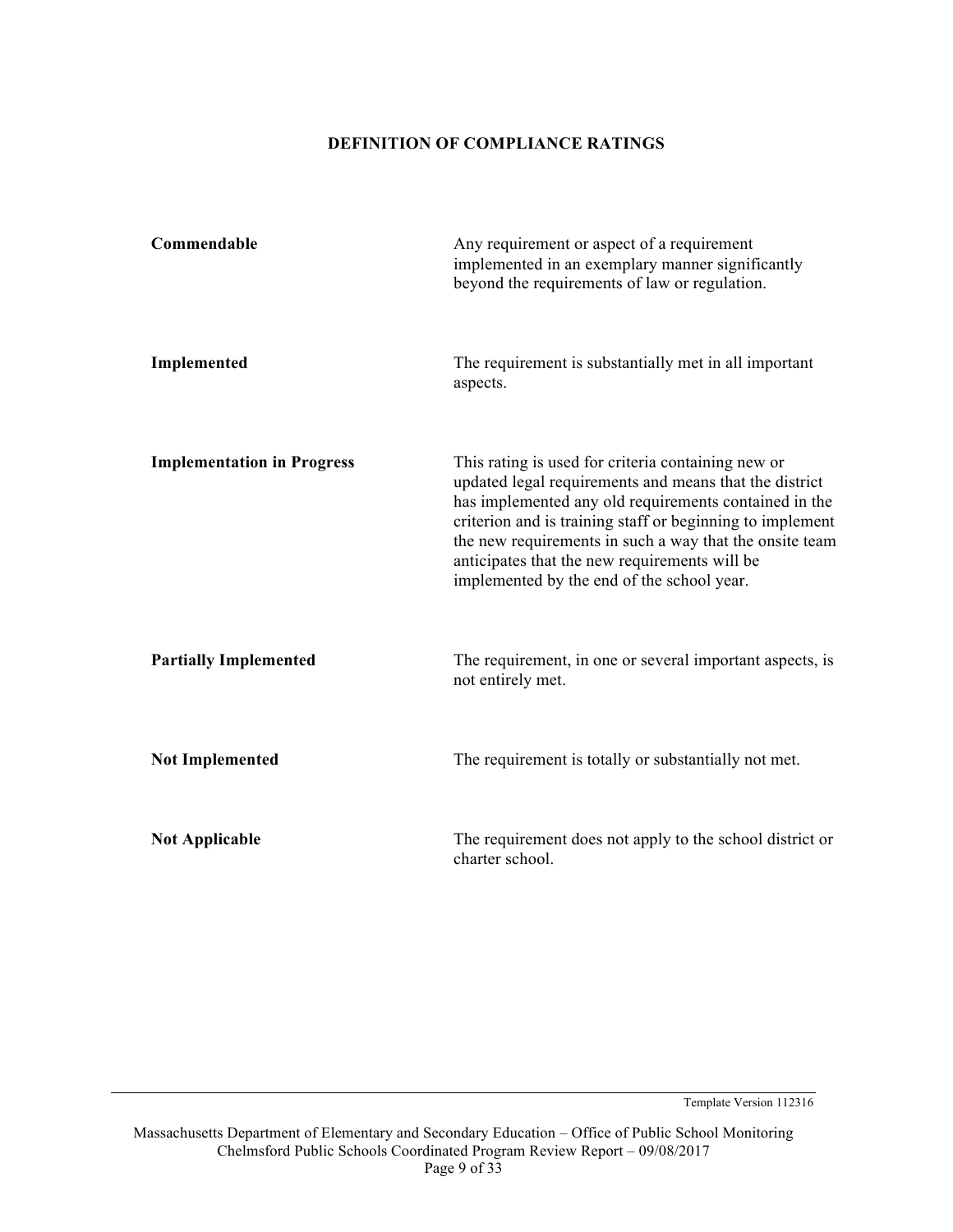#### Chelmsford Public Schools

|                                                                                        | <b>Special Education</b>                                                                                                                                                                                                                                                                                                                                                                                          | <b>Civil Rights and</b><br><b>Other General</b><br><b>Education</b><br><b>Requirements</b>                                                               | <b>English Learner</b><br><b>Education</b>                                                                                            |
|----------------------------------------------------------------------------------------|-------------------------------------------------------------------------------------------------------------------------------------------------------------------------------------------------------------------------------------------------------------------------------------------------------------------------------------------------------------------------------------------------------------------|----------------------------------------------------------------------------------------------------------------------------------------------------------|---------------------------------------------------------------------------------------------------------------------------------------|
| <b>IMPLEMENTED</b>                                                                     | SE 1, SE 2, SE 3,<br>SE 3A, SE 4, SE 5,<br>SE 6, SE 9, SE 9A,<br>SE 10, SE 11, SE 12,<br>SE 14, SE 15, SE 16,<br>SE 17, SE 18A,<br>SE 19, SE 21, SE 22,<br>SE 25, SE 25A,<br>SE 25B, SE 26,<br>SE 27, SE 29, SE 33,<br>SE 35, SE 36, SE 37,<br>SE 38, SE 39A,<br>SE 39B, SE 40,<br>SE 41, SE 42, SE 43,<br>SE 44, SE 45, SE 46,<br>SE 47, SE 48, SE 49,<br>SE 50, SE 51, SE 52,<br>SE 52A, SE 53,<br>SE 56, SE 59 | CR 6, CR 7A, CR 8,<br>CR 9, CR 10,<br>CR 11A, CR 13,<br>CR 14, CR 15, CR 16,<br>CR 17A, CR 18,<br>CR 20, CR 21, CR 22,<br>CR 23, CR 24,<br><b>CR 26A</b> | ELE 1, ELE 2, ELE 3,<br>ELE 4, ELE 6, ELE 8,<br>ELE 9, ELE 10, ELE 11,<br>ELE 12, ELE 13,<br>ELE 14, ELE 15,<br><b>ELE 16, ELE 18</b> |
| <b>PARTIALLY</b><br><b>IMPLEMENTED</b>                                                 | SE 7, SE 8, SE 13,<br>SE 18B, SE 20,<br>SE 24, SE 32, SE 34,<br>SE 54, SE 55                                                                                                                                                                                                                                                                                                                                      | CR 3, CR 7, CR 7B,<br>CR 10A, CR 10B,<br>CR 10C, CR 12A,<br>CR 18A, CR 25                                                                                | ELE 5, ELE 7                                                                                                                          |
| <b>NOT IMPLEMENTED</b><br><b>OTHER CRITERIA</b><br><b>REQUIRING</b><br><b>RESPONSE</b> |                                                                                                                                                                                                                                                                                                                                                                                                                   | CR <sub>7C</sub>                                                                                                                                         | <b>ELE 17</b>                                                                                                                         |

#### **SUMMARY OF COMPLIANCE CRITERIA RATINGS**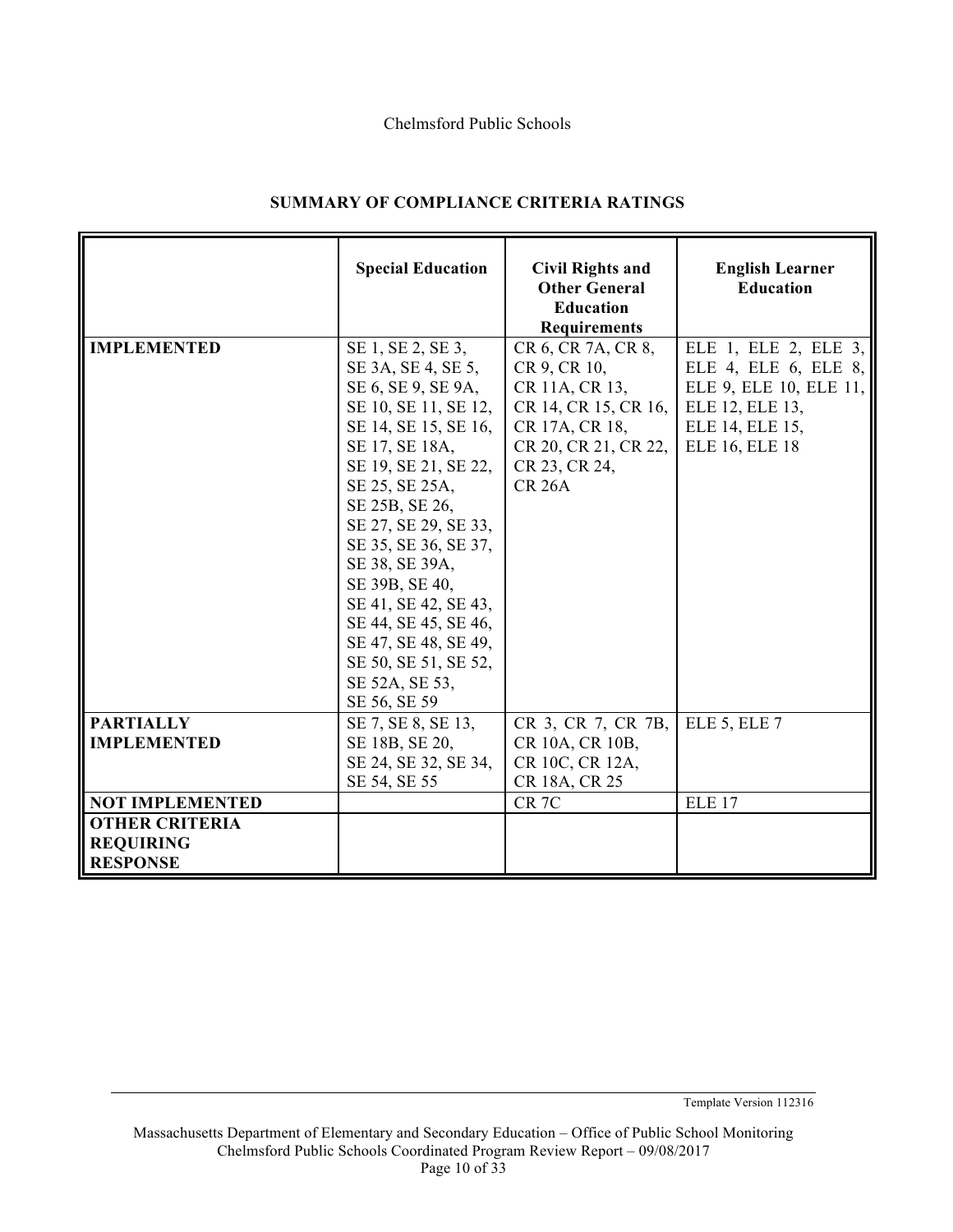# **SPECIAL EDUCATION**

# **LEGAL STANDARDS, COMPLIANCE RATINGS AND FINDINGS**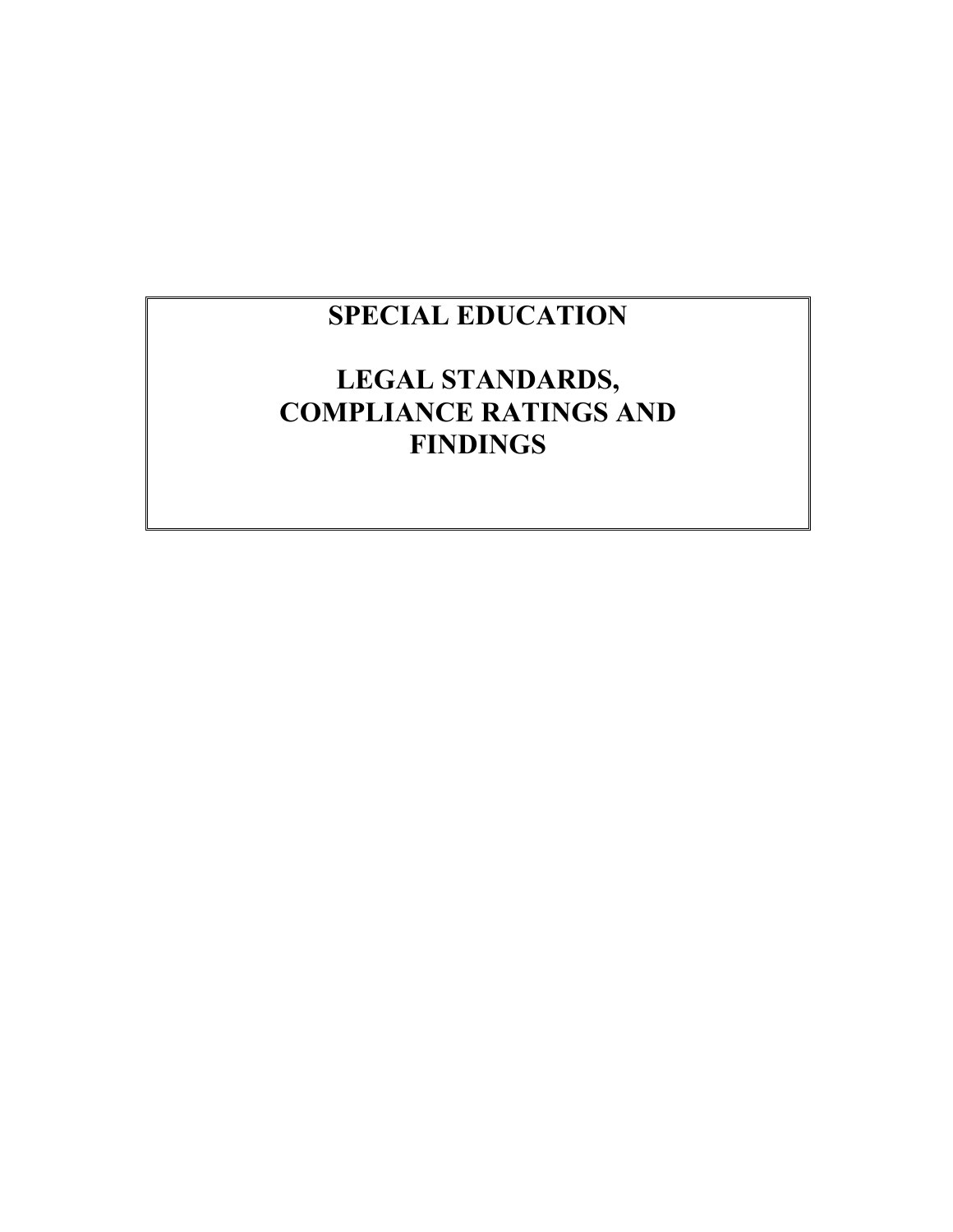| <b>CRITERION</b><br><b>NUMBER</b> |                                                                                                                                                                                                                                                                                                                                                                                                                                                                                                                                                                                                                                                                                                                                                                                                                           |                                                                                                                                                                                                                                                                                                                                                                                                                                                                                                                                                                                                                                                                                                                                                                                                                                                                                                                                                                                                                                                                                                                                                                                                                                                                                                                                                                                                                                                                                                                                                                                                                                                                                                                                           |
|-----------------------------------|---------------------------------------------------------------------------------------------------------------------------------------------------------------------------------------------------------------------------------------------------------------------------------------------------------------------------------------------------------------------------------------------------------------------------------------------------------------------------------------------------------------------------------------------------------------------------------------------------------------------------------------------------------------------------------------------------------------------------------------------------------------------------------------------------------------------------|-------------------------------------------------------------------------------------------------------------------------------------------------------------------------------------------------------------------------------------------------------------------------------------------------------------------------------------------------------------------------------------------------------------------------------------------------------------------------------------------------------------------------------------------------------------------------------------------------------------------------------------------------------------------------------------------------------------------------------------------------------------------------------------------------------------------------------------------------------------------------------------------------------------------------------------------------------------------------------------------------------------------------------------------------------------------------------------------------------------------------------------------------------------------------------------------------------------------------------------------------------------------------------------------------------------------------------------------------------------------------------------------------------------------------------------------------------------------------------------------------------------------------------------------------------------------------------------------------------------------------------------------------------------------------------------------------------------------------------------------|
|                                   | <b>Legal Standard</b>                                                                                                                                                                                                                                                                                                                                                                                                                                                                                                                                                                                                                                                                                                                                                                                                     |                                                                                                                                                                                                                                                                                                                                                                                                                                                                                                                                                                                                                                                                                                                                                                                                                                                                                                                                                                                                                                                                                                                                                                                                                                                                                                                                                                                                                                                                                                                                                                                                                                                                                                                                           |
| SE <sub>7</sub>                   | Transfer of parental rights at age of majority and student participation and<br>consent at the age of majority<br>At least one year prior to the student reaching age 18, the district informs the<br>1.<br>student and the parent/guardian of the rights that will transfer from the<br>old.<br>2.<br>consent from the student with decision-making authority to continue the<br>student's special education program.<br>3.<br>the right to inspect the student's records, but the parent will no longer have<br>decision-making authority, except as provided below:<br>a.<br>competent jurisdiction.<br>b. The student, upon reaching the age of majority and in the absence of any<br>with whom the student has shared decision-making.<br>$\mathbf{c}$ .<br>record.<br><b>State Requirements</b><br>603 CMR 28.07(5) | parent/guardian to the student upon the student's 18 <sup>th</sup> birthday. The notification<br>provided to both the student and the parent/guardian must explicitly state that all<br>rights accorded to parents under special education law will transfer to the 18 year<br>Upon reaching the age of 18, the school district implements procedures to obtain<br>The district continues to send the parent written notices and the parent will have<br>If the parent has sought and received guardianship from a court of competent<br>jurisdiction, then the parent retains full decision-making authority. The<br>parent does not have authority to override any decision or lack of decision<br>made by the student who has reached the age of majority unless the parent<br>has sought or received guardianship or other legal authority from a court of<br>court actions to the contrary, may choose to share decision-making with his<br>or her parent (or other willing adult), including allowing the parent to co-<br>sign the IEP. Such choice is made in the presence of the Team and is<br>documented in written form. The student's choice prevails at any time that<br>a disagreement occurs between the adult student and the parent or other adult<br>The student, upon reaching the age of majority and in the absence of any<br>court actions to the contrary, may choose to delegate continued decision-<br>making to his or her parent, or other willing adult. Such choice is made in<br>the presence of at least one representative of the school district and one other<br>witness and is documented in written form and maintained in the student<br><b>Federal Requirements</b><br>34 CFR 300. 320(c), 300.520 |
|                                   |                                                                                                                                                                                                                                                                                                                                                                                                                                                                                                                                                                                                                                                                                                                                                                                                                           |                                                                                                                                                                                                                                                                                                                                                                                                                                                                                                                                                                                                                                                                                                                                                                                                                                                                                                                                                                                                                                                                                                                                                                                                                                                                                                                                                                                                                                                                                                                                                                                                                                                                                                                                           |
|                                   | <b>Partially Implemented</b><br><b>Rating:</b>                                                                                                                                                                                                                                                                                                                                                                                                                                                                                                                                                                                                                                                                                                                                                                            | Yes<br><b>District Response Required:</b>                                                                                                                                                                                                                                                                                                                                                                                                                                                                                                                                                                                                                                                                                                                                                                                                                                                                                                                                                                                                                                                                                                                                                                                                                                                                                                                                                                                                                                                                                                                                                                                                                                                                                                 |

*A review of student records indicated that the district does not consistently inform the student and the parent/guardian of the rights that will transfer from the parent/guardian to the student upon his or her 18th birthday at least one year prior to the student reaching age 18.*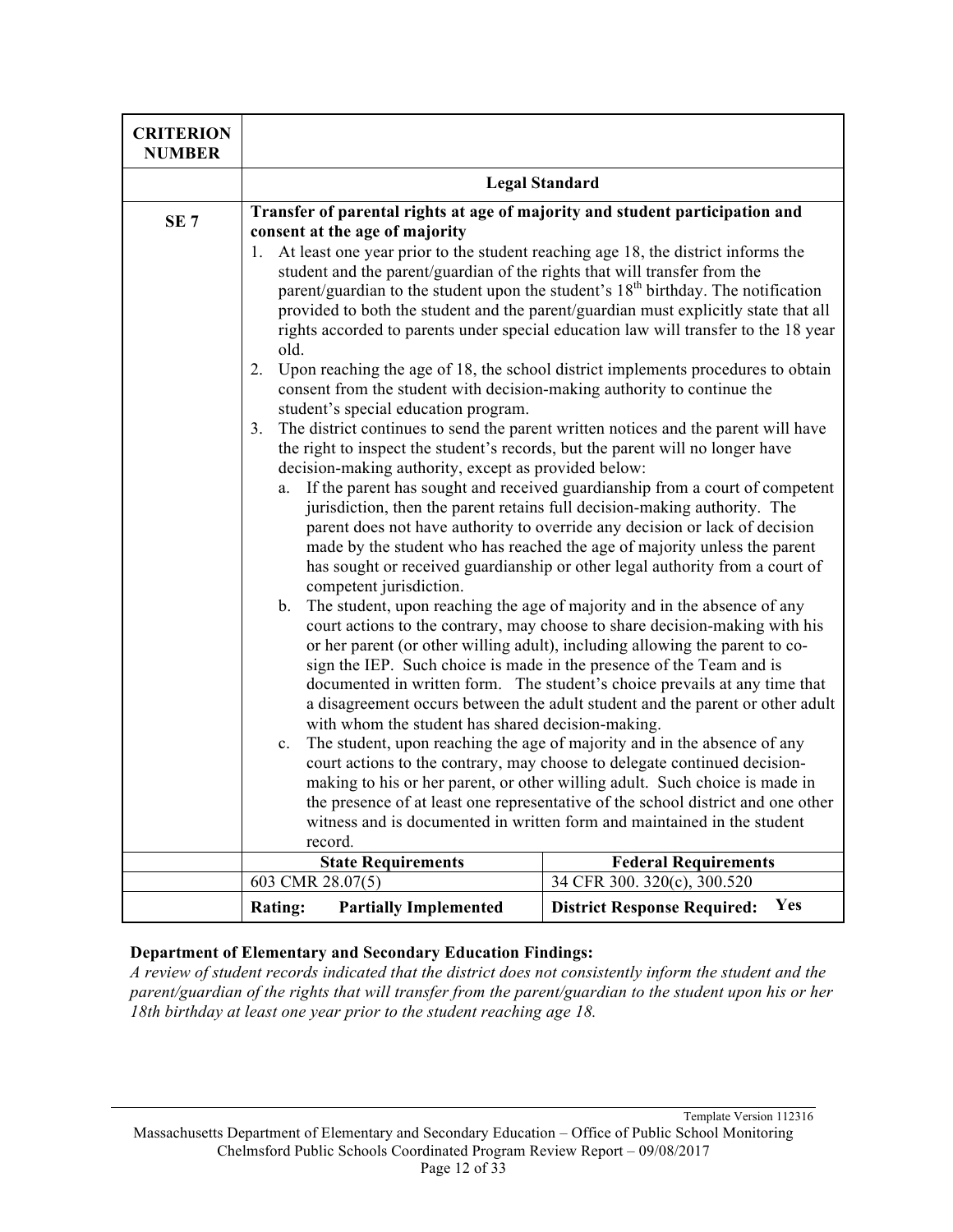| <b>CRITERION</b><br><b>NUMBER</b> |                                                                                                                                                                                                                                                                                                                                                                                                                                                                                                                                                                                                                                                                                                                                                                                                                                                                                                                                                                                                                                                                                                                                                                                                                                                                                                                                                                                                                                                                                                                                                                                                                                                                                                                                                                                                                                                                                                                                                                                                                                                                                                                                                                                                                                                                                                                                                                                                                                                                                                                                                                                                                                       |                                                                                                                                                     |
|-----------------------------------|---------------------------------------------------------------------------------------------------------------------------------------------------------------------------------------------------------------------------------------------------------------------------------------------------------------------------------------------------------------------------------------------------------------------------------------------------------------------------------------------------------------------------------------------------------------------------------------------------------------------------------------------------------------------------------------------------------------------------------------------------------------------------------------------------------------------------------------------------------------------------------------------------------------------------------------------------------------------------------------------------------------------------------------------------------------------------------------------------------------------------------------------------------------------------------------------------------------------------------------------------------------------------------------------------------------------------------------------------------------------------------------------------------------------------------------------------------------------------------------------------------------------------------------------------------------------------------------------------------------------------------------------------------------------------------------------------------------------------------------------------------------------------------------------------------------------------------------------------------------------------------------------------------------------------------------------------------------------------------------------------------------------------------------------------------------------------------------------------------------------------------------------------------------------------------------------------------------------------------------------------------------------------------------------------------------------------------------------------------------------------------------------------------------------------------------------------------------------------------------------------------------------------------------------------------------------------------------------------------------------------------------|-----------------------------------------------------------------------------------------------------------------------------------------------------|
|                                   | <b>Legal Standard</b>                                                                                                                                                                                                                                                                                                                                                                                                                                                                                                                                                                                                                                                                                                                                                                                                                                                                                                                                                                                                                                                                                                                                                                                                                                                                                                                                                                                                                                                                                                                                                                                                                                                                                                                                                                                                                                                                                                                                                                                                                                                                                                                                                                                                                                                                                                                                                                                                                                                                                                                                                                                                                 |                                                                                                                                                     |
| SE <sub>8</sub>                   | <b>IEP Team composition and attendance</b><br>The following persons are members of the IEP Team and may serve in multiple<br>roles:<br>1.<br>The child's parents.<br>A representative of the school district who acts as Chairperson and who is (1)<br>2.<br>qualified to supervise or provide special education; $(2)$ is knowledgeable about<br>the general curriculum; and (3) is knowledgeable about the availability of<br>resources of the district.<br>A representative of the school district who has the authority to commit the<br>3.<br>resources of the district (and who may act as the Chairperson).<br>4.<br>a. If the student $may$ be involved in a regular education program, a regular<br>education teacher. If the student is involved in a regular education program,<br>a regular education teacher of the student.<br>b. If the student is participating in a special education program, a special<br>education teacher of the student or, if appropriate, a special education<br>provider for the student.<br>The student, if one purpose of the meeting is to discuss transition services or if<br>5.<br>otherwise appropriate and if he/she chooses.<br>Other individuals at the request of the student's parents.<br>6.<br>7.<br>Reserved<br>An individual who is qualified to interpret the instructional implications of<br>8.<br>evaluation results, who may be any one of the persons identified in parts 2 - 4<br>above.<br>Other individuals who may be necessary to write an IEP for the child, as<br>9.<br>determined by the Administrator of Special Education.<br>10. When one purpose of the Team meeting is to discuss transition services, with the<br>consent of the parent(s) or student who has reached the age of majority, the<br>public agency must invite a representative of any participating agency that is<br>likely to be responsible for providing or paying for transition services.<br>11. Reserved<br>12. When one purpose of the Team meeting is to discuss placement, a person<br>knowledgeable about placement options is present at the meeting.<br>13. Members of the Team attend Team meetings unless:<br>the parent and district agree to use alternative means, such as a video<br>a.<br>conference or a conference call, for any Team meeting OR<br>b. the district and the parent agree, in writing, that the attendance of the Team<br>member is not necessary because the member's area of the curriculum or<br>related services is not being modified or discussed OR<br>the district and the parent agree, in writing, to excuse a required Team<br>$c_{\cdot}$ |                                                                                                                                                     |
|                                   |                                                                                                                                                                                                                                                                                                                                                                                                                                                                                                                                                                                                                                                                                                                                                                                                                                                                                                                                                                                                                                                                                                                                                                                                                                                                                                                                                                                                                                                                                                                                                                                                                                                                                                                                                                                                                                                                                                                                                                                                                                                                                                                                                                                                                                                                                                                                                                                                                                                                                                                                                                                                                                       |                                                                                                                                                     |
|                                   |                                                                                                                                                                                                                                                                                                                                                                                                                                                                                                                                                                                                                                                                                                                                                                                                                                                                                                                                                                                                                                                                                                                                                                                                                                                                                                                                                                                                                                                                                                                                                                                                                                                                                                                                                                                                                                                                                                                                                                                                                                                                                                                                                                                                                                                                                                                                                                                                                                                                                                                                                                                                                                       |                                                                                                                                                     |
|                                   |                                                                                                                                                                                                                                                                                                                                                                                                                                                                                                                                                                                                                                                                                                                                                                                                                                                                                                                                                                                                                                                                                                                                                                                                                                                                                                                                                                                                                                                                                                                                                                                                                                                                                                                                                                                                                                                                                                                                                                                                                                                                                                                                                                                                                                                                                                                                                                                                                                                                                                                                                                                                                                       |                                                                                                                                                     |
|                                   | meeting.                                                                                                                                                                                                                                                                                                                                                                                                                                                                                                                                                                                                                                                                                                                                                                                                                                                                                                                                                                                                                                                                                                                                                                                                                                                                                                                                                                                                                                                                                                                                                                                                                                                                                                                                                                                                                                                                                                                                                                                                                                                                                                                                                                                                                                                                                                                                                                                                                                                                                                                                                                                                                              | member's participation and the excused member provides written input into<br>the development of the IEP to the parent and the IEP Team prior to the |
|                                   | <b>State Requirements</b>                                                                                                                                                                                                                                                                                                                                                                                                                                                                                                                                                                                                                                                                                                                                                                                                                                                                                                                                                                                                                                                                                                                                                                                                                                                                                                                                                                                                                                                                                                                                                                                                                                                                                                                                                                                                                                                                                                                                                                                                                                                                                                                                                                                                                                                                                                                                                                                                                                                                                                                                                                                                             | <b>Federal Requirements</b>                                                                                                                         |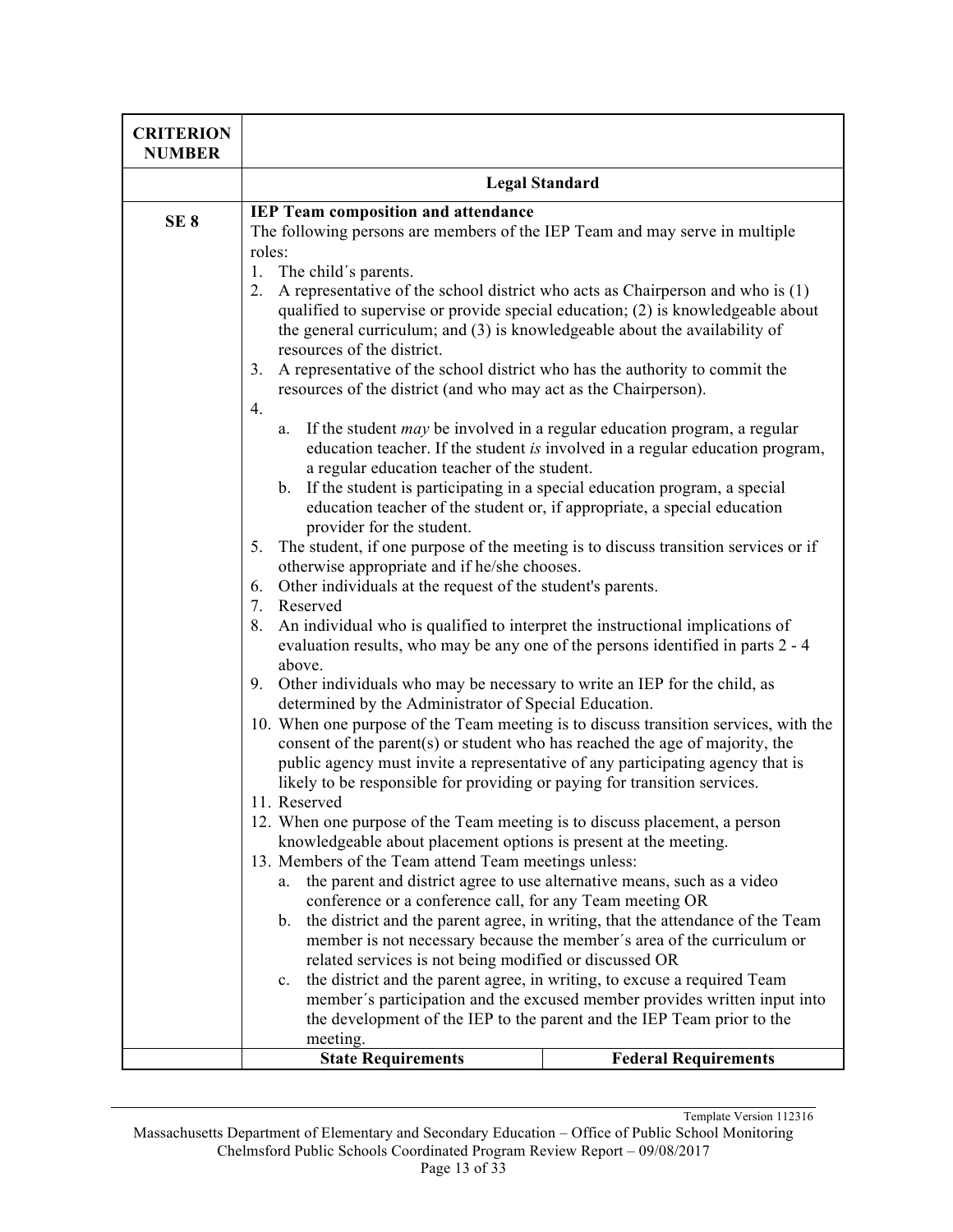| <b>CRITERION</b><br><b>NUMBER</b> |                                                                                                                                                                                                                          |                                                                                                                                        |
|-----------------------------------|--------------------------------------------------------------------------------------------------------------------------------------------------------------------------------------------------------------------------|----------------------------------------------------------------------------------------------------------------------------------------|
|                                   |                                                                                                                                                                                                                          | <b>Legal Standard</b>                                                                                                                  |
|                                   | 603 CMR 28.02(21). Part 1 of this<br>criterion is related to State Performance<br>Plan Indicator 8. Parts 5, 10, are related<br>to Performance Plan Indicators 13 and<br>14. (See<br>http://www.doe.mass.edu/sped/spp/.) | 34 CFR 300.116(a), 300.321, 300.328.<br>See also, in the IDEA 97 regulations, 34<br>CFR Part 300, Appendix A, to State<br>Question #22 |
|                                   | <b>Partially Implemented</b><br><b>Rating:</b>                                                                                                                                                                           | <b>Yes</b><br><b>District Response Required:</b>                                                                                       |

*A review of student records indicated the following issues when Team members are unable to attend the IEP meeting: a) the parent and district do not always agree to use alternative means, such as a video conference or a conference call, for a Team meeting; or b) the district and parent do not always agree, in writing, that the attendance of the Team member is not necessary because the member's area of the curriculum or related services is not being modified or discussed; or c) the district and the parent do not always agree, in writing, to excuse a required Team member's participation and for the excused member to provide written input into the development of the IEP to the parent and the IEP Team prior to the meeting.*

| <b>CRITERION</b><br><b>NUMBER</b> |                                                                                                                                                                                                                                                                                                                                                                                                                                                                                                                                                                                                                                                                                         |                                           |
|-----------------------------------|-----------------------------------------------------------------------------------------------------------------------------------------------------------------------------------------------------------------------------------------------------------------------------------------------------------------------------------------------------------------------------------------------------------------------------------------------------------------------------------------------------------------------------------------------------------------------------------------------------------------------------------------------------------------------------------------|-------------------------------------------|
|                                   |                                                                                                                                                                                                                                                                                                                                                                                                                                                                                                                                                                                                                                                                                         | <b>Legal Standard</b>                     |
|                                   | <b>Progress Reports and content</b>                                                                                                                                                                                                                                                                                                                                                                                                                                                                                                                                                                                                                                                     |                                           |
| <b>SE 13</b>                      | Parents receive reports on the student's progress toward reaching the goals set in<br>the IEP at least as often as parents are informed of the progress of non-disabled<br>students.<br>Progress report information sent to parents includes written information on the<br>2.<br>student's progress toward the annual goals in the IEP.<br>Where a student's eligibility terminates because the student has graduated from<br>3.<br>secondary school or exceeded the age of eligibility, the school district provides<br>the student with a summary of his or her academic achievement and functional<br>performance, including recommendations on how to assist the student in meeting |                                           |
|                                   | his or her postsecondary goals.                                                                                                                                                                                                                                                                                                                                                                                                                                                                                                                                                                                                                                                         |                                           |
|                                   | <b>State Requirements</b>                                                                                                                                                                                                                                                                                                                                                                                                                                                                                                                                                                                                                                                               | <b>Federal Requirements</b>               |
|                                   | 603 CMR 28.07(3)                                                                                                                                                                                                                                                                                                                                                                                                                                                                                                                                                                                                                                                                        | 34 CFR 300.305(e)(3); 300.320(a)(3)       |
|                                   | <b>Partially Implemented</b><br><b>Rating:</b>                                                                                                                                                                                                                                                                                                                                                                                                                                                                                                                                                                                                                                          | Yes<br><b>District Response Required:</b> |

#### **Department of Elementary and Secondary Education Findings:**

*A review of student records indicated that progress report information sent to parents does not always include written information on the student's progress towards the annual goals in the IEP.*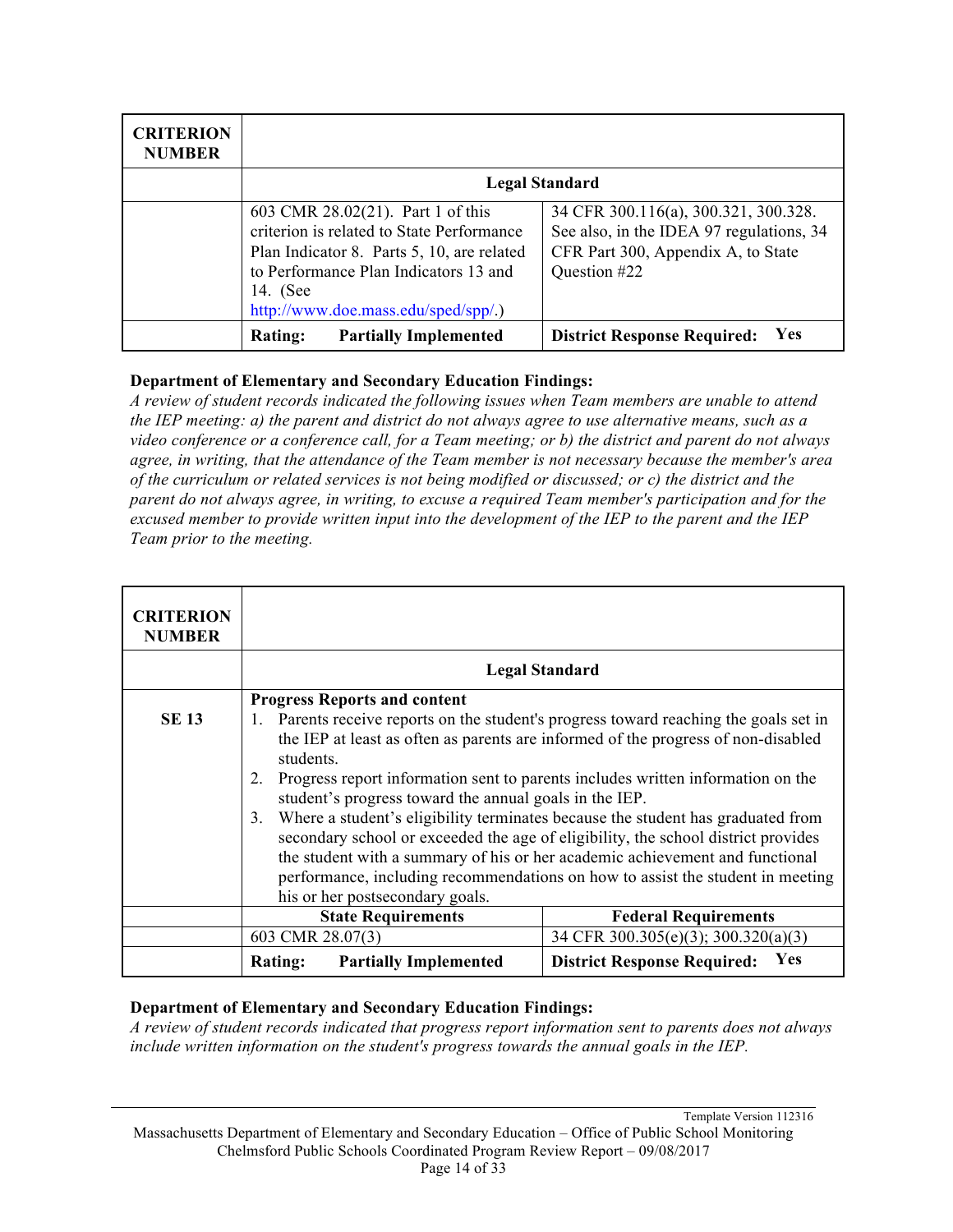| <b>CRITERION</b><br><b>NUMBER</b> |                                                                                                                                                                                                                                                                                                                                                                                                                                                                                                                                                                                                                                                                                                         |                                           |
|-----------------------------------|---------------------------------------------------------------------------------------------------------------------------------------------------------------------------------------------------------------------------------------------------------------------------------------------------------------------------------------------------------------------------------------------------------------------------------------------------------------------------------------------------------------------------------------------------------------------------------------------------------------------------------------------------------------------------------------------------------|-------------------------------------------|
|                                   |                                                                                                                                                                                                                                                                                                                                                                                                                                                                                                                                                                                                                                                                                                         | <b>Legal Standard</b>                     |
|                                   | Determination of placement; provision of IEP to parent                                                                                                                                                                                                                                                                                                                                                                                                                                                                                                                                                                                                                                                  |                                           |
| <b>SE 18B</b>                     | At the Team meeting, after the IEP has been fully developed, the Team<br>1.<br>determines the appropriate placement to deliver the services on the student's<br>IEP.<br>Unless the student's IEP requires some other arrangement, the student is<br>2.<br>educated in the school that he or she would attend if the student did not require<br>special education.<br>The decision regarding placement is based on the IEP, including the types of<br>3.<br>related services that are to be provided to the student, the type of settings in<br>which those services are to be provided, the types of service providers, and the<br>location at which the services are to be provided.<br>Reserved<br>4. |                                           |
|                                   | 5.<br>Immediately following the development of the IEP, the district provides the<br>parent with two (2) copies of the proposed IEP and proposed placement along<br>with the required notice, except that the proposal of placement may be delayed<br>according to the provisions of 603 CMR $28.06(2)(e)$ in a limited number of<br>cases.                                                                                                                                                                                                                                                                                                                                                             |                                           |
|                                   | <b>State Requirements</b>                                                                                                                                                                                                                                                                                                                                                                                                                                                                                                                                                                                                                                                                               | <b>Federal Requirements</b>               |
|                                   | 603 CMR 28.05(6) and (7); 28.06(2)                                                                                                                                                                                                                                                                                                                                                                                                                                                                                                                                                                                                                                                                      | 34 CFR 300.116; 300.325                   |
|                                   | <b>Partially Implemented</b><br><b>Rating:</b>                                                                                                                                                                                                                                                                                                                                                                                                                                                                                                                                                                                                                                                          | Yes<br><b>District Response Required:</b> |

*A review of student records indicated that while the district provides the parent with two (2) copies of the proposed IEP and proposed placement along with the required notice, these documents are not consistently provided immediately following the development of the IEP.*

| <b>CRITERION</b><br><b>NUMBER</b> |                                                                                                                                                                                                                                                                                                                                                                                                                                                                                                                                                                                                                                                                                                                                                                                                                                                                                                                                                                          |
|-----------------------------------|--------------------------------------------------------------------------------------------------------------------------------------------------------------------------------------------------------------------------------------------------------------------------------------------------------------------------------------------------------------------------------------------------------------------------------------------------------------------------------------------------------------------------------------------------------------------------------------------------------------------------------------------------------------------------------------------------------------------------------------------------------------------------------------------------------------------------------------------------------------------------------------------------------------------------------------------------------------------------|
|                                   | <b>Legal Standard</b>                                                                                                                                                                                                                                                                                                                                                                                                                                                                                                                                                                                                                                                                                                                                                                                                                                                                                                                                                    |
| <b>SE 20</b>                      | Least restrictive program selected<br>The program selected is the least restrictive environment for students, with<br>1.<br>consideration given to any potential harmful effect on the student or on the<br>quality of services that he or she needs.<br>If the student is removed from the general education classroom at any time, the<br>2.<br>Team states why the removal is considered critical to the student's program and<br>the basis for its conclusion that education of the student in a less restrictive<br>environment, with the use of supplementary aids and services, could not be<br>achieved satisfactorily.<br>The district does not remove an eligible student from the general education<br>3.<br>classroom solely because of needed modification in the curriculum.<br>If a student's IEP necessitates special education services in a day or residential<br>4.<br>facility or an out-of-district educational collaborative program, the IEP Team |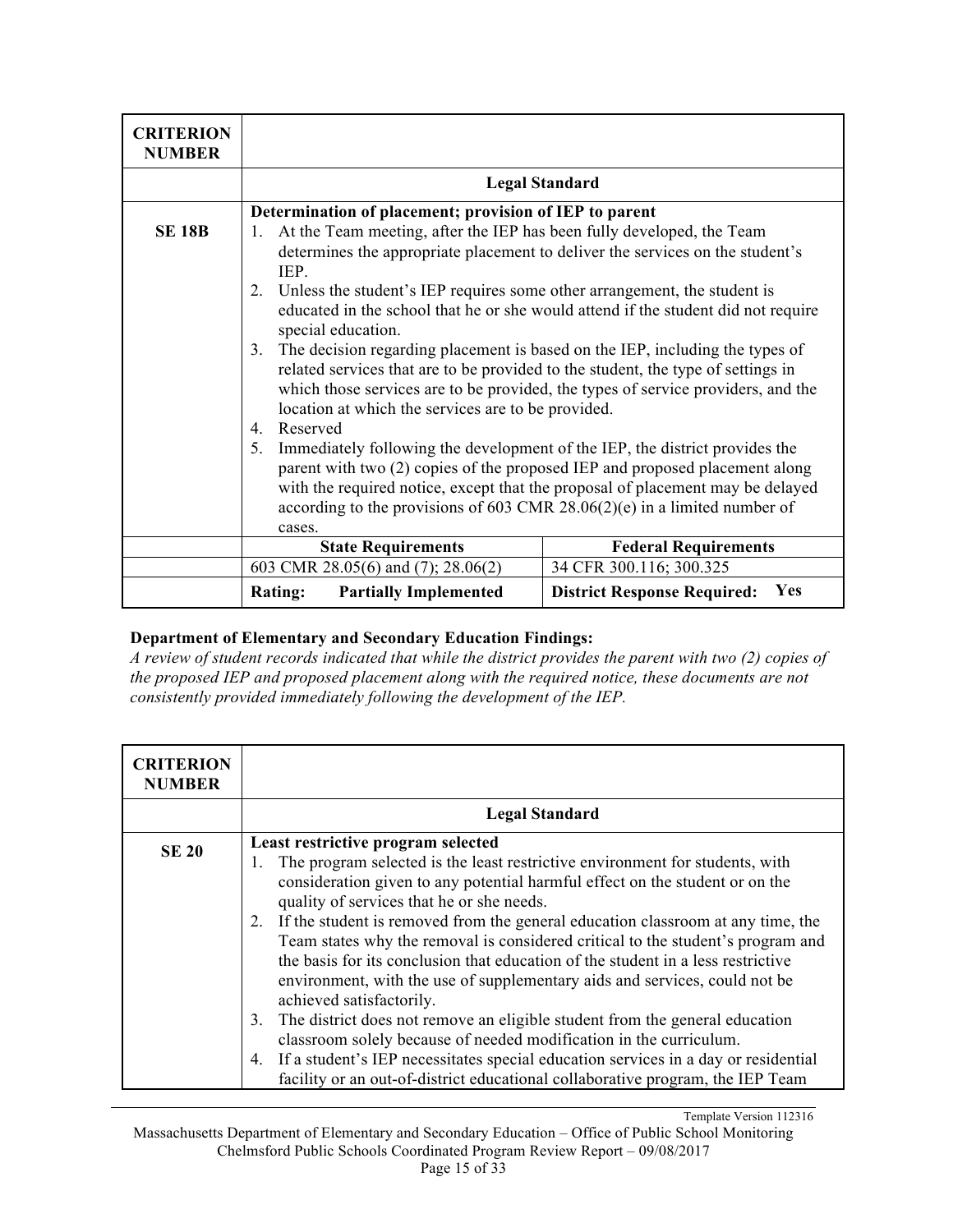| <b>CRITERION</b><br><b>NUMBER</b> |                                                                                                                                                                  |                                           |
|-----------------------------------|------------------------------------------------------------------------------------------------------------------------------------------------------------------|-------------------------------------------|
|                                   |                                                                                                                                                                  | <b>Legal Standard</b>                     |
|                                   | considers whether the student requires special education services and support to<br>promote the student's transition to placement in a less restrictive program. |                                           |
|                                   | <b>Federal Requirements</b><br><b>State Requirements</b>                                                                                                         |                                           |
|                                   | M.G.L. c. 71B, § 3<br>603 CMR 28.06(2)                                                                                                                           | 34 CFR 300.114-120                        |
|                                   | <b>Rating:</b><br><b>Partially Implemented</b>                                                                                                                   | Yes<br><b>District Response Required:</b> |

*A review of student records indicated that when a student is removed from the general education classroom at any time, the Team does not always state why the removal is considered critical to the student's program and the basis for its conclusion that education of the student in a less restrictive environment, with the use of supplementary aids and services, could not be achieved satisfactorily.*

| <b>CRITERION</b><br><b>NUMBER</b> | <b>SPECIAL EDUCATION</b><br><b>III. PARENTAL INVOLVEMENT</b>                                                                                                           |
|-----------------------------------|------------------------------------------------------------------------------------------------------------------------------------------------------------------------|
|                                   | <b>Legal Standard</b>                                                                                                                                                  |
| <b>SE 24</b>                      | Notice to parent regarding proposal or refusal to initiate or change the<br>identification, evaluation, or educational placement of the student or the                 |
|                                   | provision of FAPE                                                                                                                                                      |
|                                   | A student may be referred for an evaluation by a parent or any person in a<br>$\mathbf{1}_{\cdot}$                                                                     |
|                                   | caregiving or professional position concerned with the student's development.                                                                                          |
|                                   | When a student is referred for an evaluation to determine eligibility for special<br>2.                                                                                |
|                                   | education, the school district sends written notice to the student's parent(s)<br>within 5 school days of receipt of the referral, along with the district's notice of |
|                                   | procedural safeguards. The written notice meets all of the content requirements                                                                                        |
|                                   | set forth in M.G.L. c.71B, §3, and in federal law, seeks the consent of the parent                                                                                     |
|                                   | for the evaluation to occur, and provides the parent with the opportunity to                                                                                           |
|                                   | express any concerns or provide information on the student's skills or abilities                                                                                       |
|                                   | and to consult regarding the evaluators to be used.                                                                                                                    |
|                                   | For all other actions, the district gives notice complying with federal<br>3.                                                                                          |
|                                   | requirements within a reasonable time.                                                                                                                                 |
|                                   | The school district provides the student's parent(s) with an opportunity to consult<br>4.                                                                              |
|                                   | with the Special Education Administrator or his/her designee to discuss the                                                                                            |
|                                   | reasons for the referral and the nature of the proposed evaluation.<br>The district provides parents with an opportunity to consult with the<br>5.                     |
|                                   | Administrator of Special Education or his/her designee regarding the evaluators                                                                                        |
|                                   | to be used and the proposed content of all required and optional assessments                                                                                           |
|                                   | The school district does not limit a parent's right to refer a student for timely<br>6.                                                                                |
|                                   | special education evaluation because the district has not fully explored and/or                                                                                        |
|                                   | attempted some or all of the available instructional support programs or other                                                                                         |
|                                   | interventions available in general education that may be described in the                                                                                              |
|                                   | district's curriculum accommodation plan, including any pre-referral program.                                                                                          |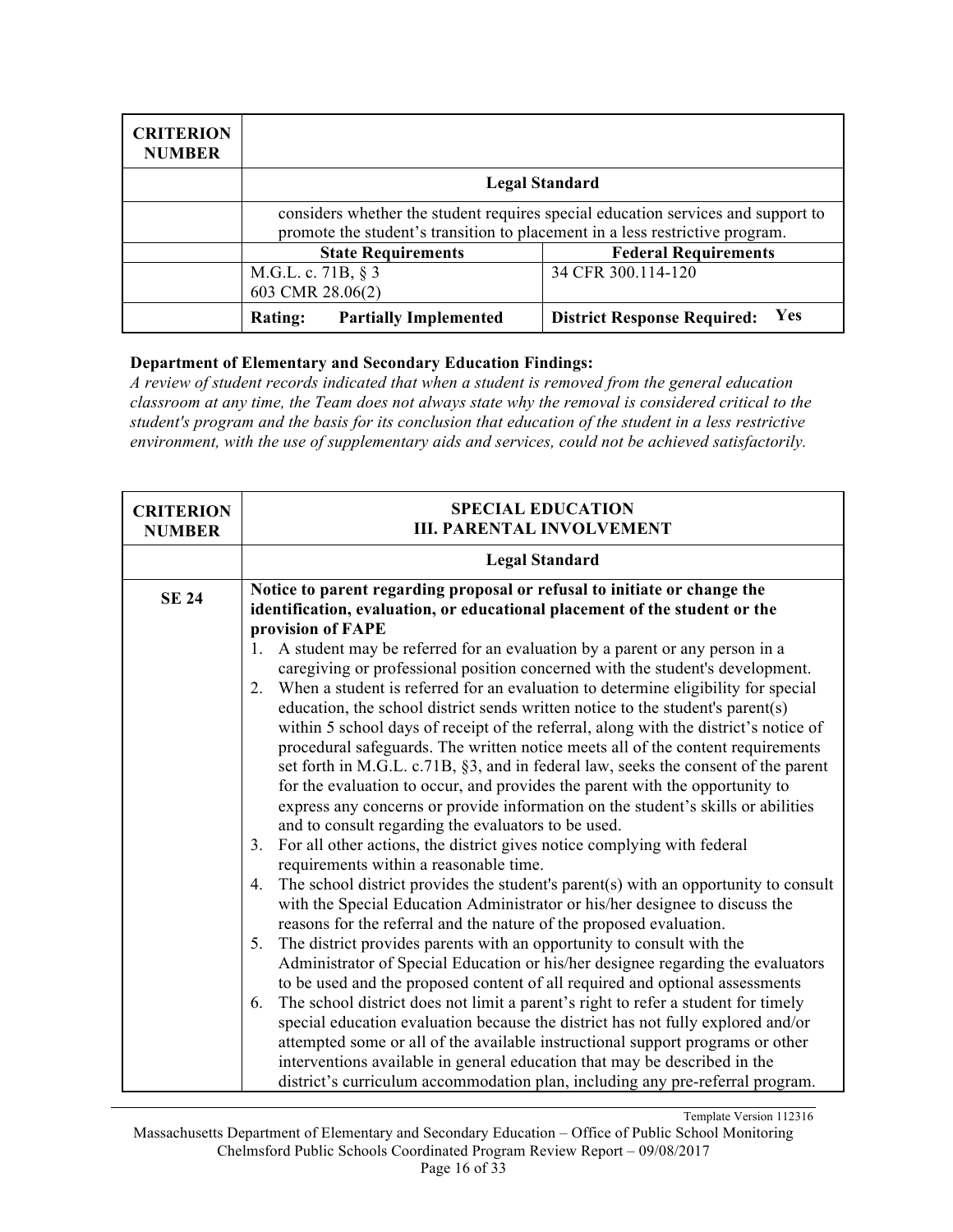| <b>CRITERION</b><br><b>NUMBER</b> | <b>SPECIAL EDUCATION</b><br><b>III. PARENTAL INVOLVEMENT</b>                                                                                                                                                                    |                                           |
|-----------------------------------|---------------------------------------------------------------------------------------------------------------------------------------------------------------------------------------------------------------------------------|-------------------------------------------|
|                                   | <b>Legal Standard</b>                                                                                                                                                                                                           |                                           |
|                                   | The school district refuses to conduct an initial evaluation only when the<br>circumstances of a student make clear that there is no suspicion of a disability<br>and that there is no concern about the student's development. |                                           |
|                                   | <b>Federal Requirements</b><br><b>State Requirements</b>                                                                                                                                                                        |                                           |
|                                   | M.G.L. c. 71B, § 3; 603 CMR 28.04(1)                                                                                                                                                                                            | 34 CFR 300.503; 300.504(a)(1)             |
|                                   | <b>Partially Implemented</b><br><b>Rating:</b>                                                                                                                                                                                  | Yes<br><b>District Response Required:</b> |

*A review of student records indicated that the school district's Notice of Proposed School District Action (N1) does not always include all required elements, specifically: a description of the action proposed or refused by the school district; an explanation of why the school district proposed or refused to take the action; a description of each evaluation procedure, test, record or report; a description of any other options that the school district considered and the reasons why those options were rejected; and other factors the school district used as a basis for the proposed or refused action.*

| <b>CRITERION</b><br><b>NUMBER</b> |                                                                                                                                                                                                                                                                                                                                                                                                                                                                                                                            |                                                                                                                                                                                                                                                                                                                                                                                                                                                                                                                                                                                                                                                                                                     |
|-----------------------------------|----------------------------------------------------------------------------------------------------------------------------------------------------------------------------------------------------------------------------------------------------------------------------------------------------------------------------------------------------------------------------------------------------------------------------------------------------------------------------------------------------------------------------|-----------------------------------------------------------------------------------------------------------------------------------------------------------------------------------------------------------------------------------------------------------------------------------------------------------------------------------------------------------------------------------------------------------------------------------------------------------------------------------------------------------------------------------------------------------------------------------------------------------------------------------------------------------------------------------------------------|
|                                   |                                                                                                                                                                                                                                                                                                                                                                                                                                                                                                                            | <b>Legal Standard</b>                                                                                                                                                                                                                                                                                                                                                                                                                                                                                                                                                                                                                                                                               |
| <b>SE 32</b>                      | Parent advisory council for special education<br>$\mathbf{1}$ .<br>special education.<br>2.<br>and other interested parties.<br>3.<br>district on matters that pertain to the education and safety of students with<br>The parent advisory council has established by-laws regarding officers and<br>4.<br>operational procedures.<br>The parent advisory council receives assistance from the school committee<br>5.<br>and resources.<br>6.<br>parents and guardians under the state and federal special education laws. | The school district has established a district-wide parent advisory council on<br>Membership on the council is offered to all parents of students with disabilities<br>The parent advisory council duties include but are not limited to: advising the<br>disabilities; meeting regularly with school officials to participate in the planning,<br>development, and evaluation of the school district's special education programs.<br>without charge, upon reasonable notice, and subject to the availability of staff<br>The school district conducts, in cooperation with the parent advisory council, at<br>least one workshop annually within the district on the rights of students and their |
|                                   | <b>State Requirements</b>                                                                                                                                                                                                                                                                                                                                                                                                                                                                                                  | <b>Federal Requirements</b>                                                                                                                                                                                                                                                                                                                                                                                                                                                                                                                                                                                                                                                                         |
|                                   | M.G.L. c. 71B, § 3;<br>603 CMR 28.03(1)(a)(4); 28.07(4)                                                                                                                                                                                                                                                                                                                                                                                                                                                                    |                                                                                                                                                                                                                                                                                                                                                                                                                                                                                                                                                                                                                                                                                                     |
|                                   | <b>Rating:</b><br><b>Partially Implemented</b>                                                                                                                                                                                                                                                                                                                                                                                                                                                                             | Yes<br><b>District Response Required:</b>                                                                                                                                                                                                                                                                                                                                                                                                                                                                                                                                                                                                                                                           |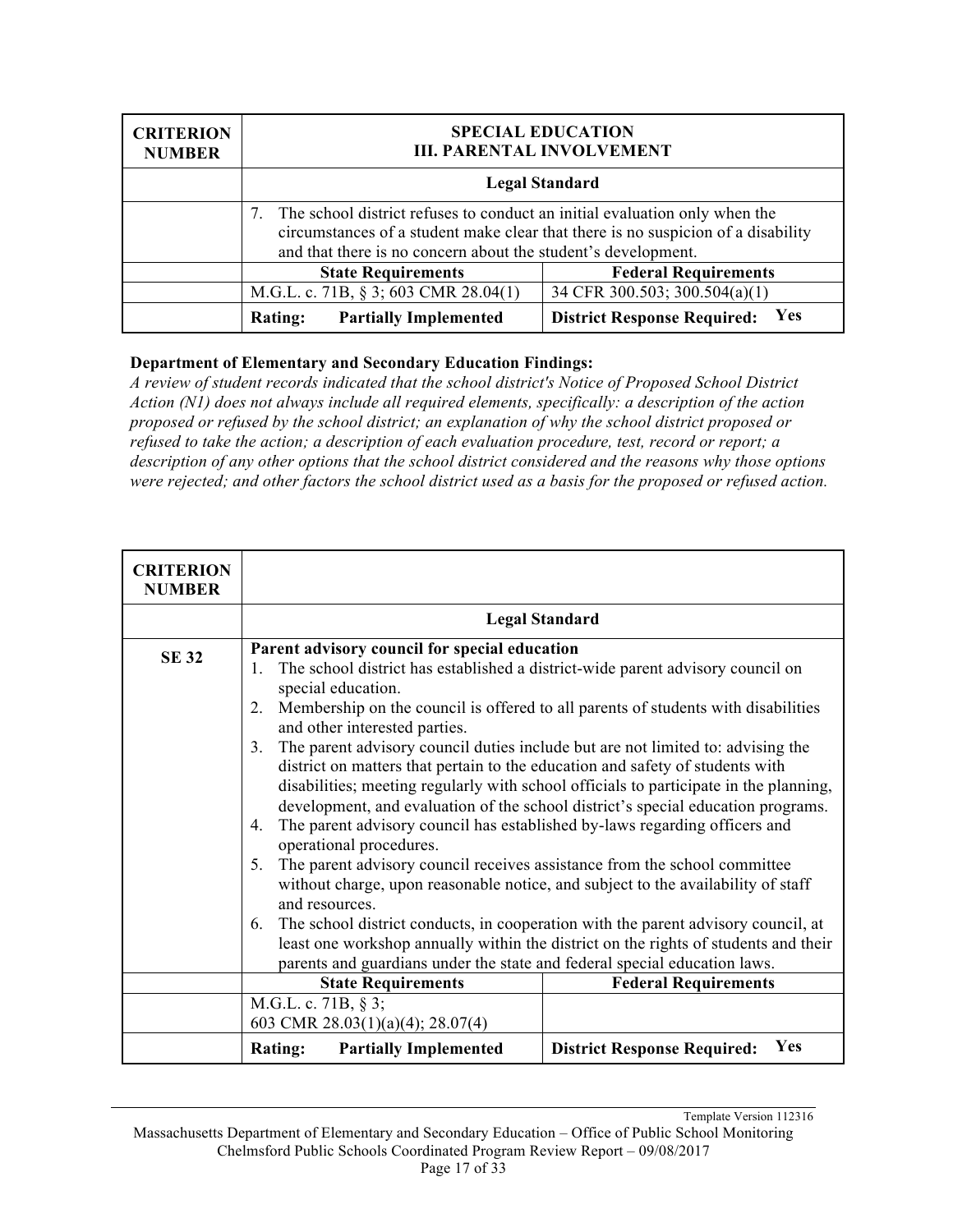*A review of documents, as well as parent and staff interviews, indicated that while the district has an established parent advisory council on special education, the council does not have by-laws regarding officers and operational procedures. Additionally, the parent advisory council duties do not include advising the district on matters that pertain to the education and safety of students with disabilities; and meeting regularly with school officials to participate in the planning, development, and evaluation of the school district's special education programs. Parent and staff interviews also indicated that the school district does not conduct, in cooperation with the parent advisory council, at*  least one workshop annually within the district on the rights of students and their parents and *guardians under the state and federal special education laws.*

| <b>CRITERION</b><br><b>NUMBER</b> |                                                                                                                                                                                                                                                                                                                                                                                                                                                                                                  |                                           |
|-----------------------------------|--------------------------------------------------------------------------------------------------------------------------------------------------------------------------------------------------------------------------------------------------------------------------------------------------------------------------------------------------------------------------------------------------------------------------------------------------------------------------------------------------|-------------------------------------------|
|                                   |                                                                                                                                                                                                                                                                                                                                                                                                                                                                                                  | <b>Legal Standard</b>                     |
| <b>SE 34</b>                      | Continuum of alternative services and placements<br>The district provides or arranges for the provision of each of the elements of the IEPs<br>of students in need of special education from the ages of three through twenty-one,<br>ensuring that a continuum of services and alternative placements is available to meet<br>the needs of all students with disabilities, and takes all steps necessary to ensure<br>compliance with all elements of the IEPs, including vocational education. |                                           |
|                                   | <b>State Requirements</b>                                                                                                                                                                                                                                                                                                                                                                                                                                                                        | <b>Federal Requirements</b>               |
|                                   | 603 CMR 28.05(7)(b)                                                                                                                                                                                                                                                                                                                                                                                                                                                                              | 34 CFR 300.109; 300.110; 300.115          |
|                                   | <b>Partially Implemented</b><br><b>Rating:</b>                                                                                                                                                                                                                                                                                                                                                                                                                                                   | Yes<br><b>District Response Required:</b> |

#### **Department of Elementary and Secondary Education Findings:**

*A review of documents and staff interviews indicated that the district does not have a continuum of alternative services and placements at the elementary school level (grades k-4) for students with disabilities that impact social-emotional functioning and present with behaviors that impact learning. Students with this profile at the middle and high school levels have access to a variety of social emotional supports, which include the Students Assistance Program that is staffed by special educators, related service providers, paraprofessionals, and clinicians. Students with similar disabilities at the elementary level, however, receive services from a part-time clinical psychologist who is shared between two schools. Staff interviews indicated that, in absence of the clinical psychologist, staff members at the elementary level are frequently pulled from their duties to support students with this profile, which impacts the fidelity of service delivery to students. Similar disruptions to services do not occur regularly at the middle or high school levels.*

| <b>CRITERION</b><br><b>NUMBER</b> |                                                                                                                                                                                                           |
|-----------------------------------|-----------------------------------------------------------------------------------------------------------------------------------------------------------------------------------------------------------|
|                                   | <b>Legal Standard</b>                                                                                                                                                                                     |
| <b>SE 54</b>                      | <b>Professional development</b><br>The district considers the needs of all staff in developing training opportunities<br>for professional and paraprofessional staff and provides a variety of offerings. |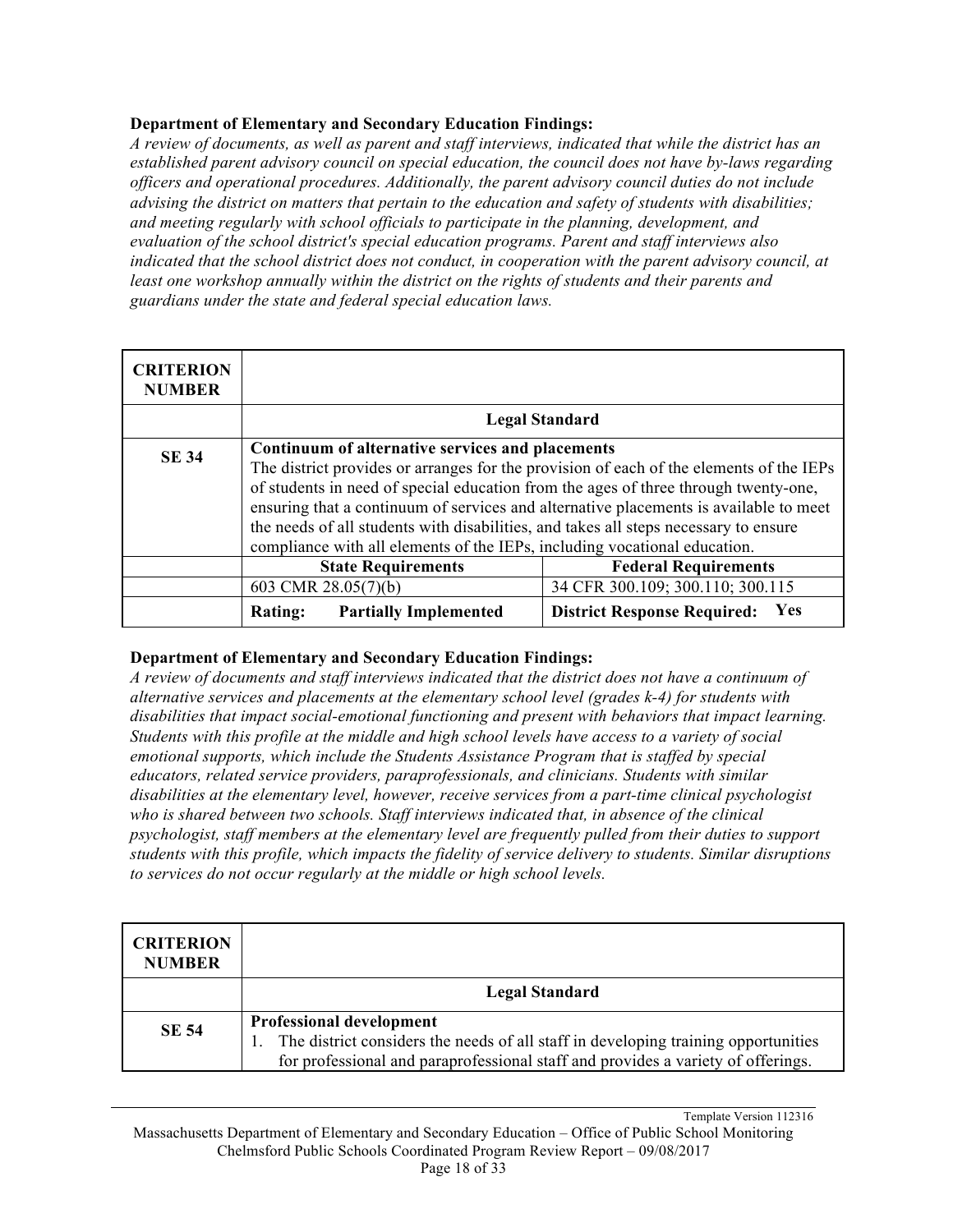| <b>CRITERION</b><br><b>NUMBER</b> |                                                                                                                                                                                                                                                                                                                                                                                                                                                                                                                                                                                                                                                       |                                                                                                                                                                                                                                                                                                                                                                                                                                                                                                                                                                                                                                                                    |
|-----------------------------------|-------------------------------------------------------------------------------------------------------------------------------------------------------------------------------------------------------------------------------------------------------------------------------------------------------------------------------------------------------------------------------------------------------------------------------------------------------------------------------------------------------------------------------------------------------------------------------------------------------------------------------------------------------|--------------------------------------------------------------------------------------------------------------------------------------------------------------------------------------------------------------------------------------------------------------------------------------------------------------------------------------------------------------------------------------------------------------------------------------------------------------------------------------------------------------------------------------------------------------------------------------------------------------------------------------------------------------------|
|                                   |                                                                                                                                                                                                                                                                                                                                                                                                                                                                                                                                                                                                                                                       | <b>Legal Standard</b>                                                                                                                                                                                                                                                                                                                                                                                                                                                                                                                                                                                                                                              |
|                                   | 2.<br>education staff, are trained on:<br>a.<br>education policies and procedures;<br>students with diverse learning styles;<br>c. methods of collaboration among teachers, paraprofessionals and teacher<br>general education classroom;<br>The district provides in-service training for all locally hired and contracted<br>3.<br>student receiving special transportation, on his or her needs and appropriate<br>along with information on appropriate emergency measures. Transportation<br>providers include drivers of general and special education vehicles and any<br>attendants or aides identified by a Team for either type of vehicle. | The district ensures that all staff, including both special education and general<br>state and federal special education requirements and related local special<br>b. analyzing and accommodating diverse learning styles of all students in order<br>to achieve an objective of inclusion in the general education classroom of<br>assistants to accommodate diverse learning styles of all students in the<br>transportation providers, before they begin transporting any special education<br>methods of meeting those needs; for any such student it also provides written<br>information on the nature of any needs or problems that may cause difficulties, |
|                                   | <b>State Requirements</b><br><b>Federal Requirements</b>                                                                                                                                                                                                                                                                                                                                                                                                                                                                                                                                                                                              |                                                                                                                                                                                                                                                                                                                                                                                                                                                                                                                                                                                                                                                                    |
|                                   | M.G.L. c. 71, §§ 38G, 38Q and 38Q 1/2<br>603 CMR 28.03(1)(a); 28.06(8)(b) and<br>(c)                                                                                                                                                                                                                                                                                                                                                                                                                                                                                                                                                                  |                                                                                                                                                                                                                                                                                                                                                                                                                                                                                                                                                                                                                                                                    |
|                                   | <b>Partially Implemented</b><br><b>Rating:</b>                                                                                                                                                                                                                                                                                                                                                                                                                                                                                                                                                                                                        | Yes<br><b>District Response Required:</b>                                                                                                                                                                                                                                                                                                                                                                                                                                                                                                                                                                                                                          |

*A review of documents and staff interviews indicated that general education staff do not receive training on state special education requirements and related local special education policies and procedures.* 

| <b>CRITERION</b><br><b>NUMBER</b> | <b>SPECIAL EDUCATION</b><br><b>VII. SCHOOL FACILITIES</b>                                                                                                                                                                                                                                                                                                                                                                                                                                                                                                                                                                                                                                                                                 |
|-----------------------------------|-------------------------------------------------------------------------------------------------------------------------------------------------------------------------------------------------------------------------------------------------------------------------------------------------------------------------------------------------------------------------------------------------------------------------------------------------------------------------------------------------------------------------------------------------------------------------------------------------------------------------------------------------------------------------------------------------------------------------------------------|
|                                   | <b>Legal Standard</b>                                                                                                                                                                                                                                                                                                                                                                                                                                                                                                                                                                                                                                                                                                                     |
| <b>SE 55</b>                      | Special education facilities and classrooms<br>The school district provides facilities and classrooms for eligible students that<br>maximize the inclusion of such students into the life of the school;<br>provide accessibility in order to implement fully each student's IEP;<br>2.<br>are at least equal in all physical respects to the average standards of general<br>3.<br>education facilities and classrooms;<br>are given the same priority as general education programs in the allocation of<br>4.<br>instructional and other space in public schools in order to minimize the<br>separation or stigmatization of eligible students; and<br>are not identified by signs or other means that stigmatize such students.<br>5. |

Template Version 112316 Massachusetts Department of Elementary and Secondary Education – Office of Public School Monitoring Chelmsford Public Schools Coordinated Program Review Report – 09/08/2017 Page 19 of 33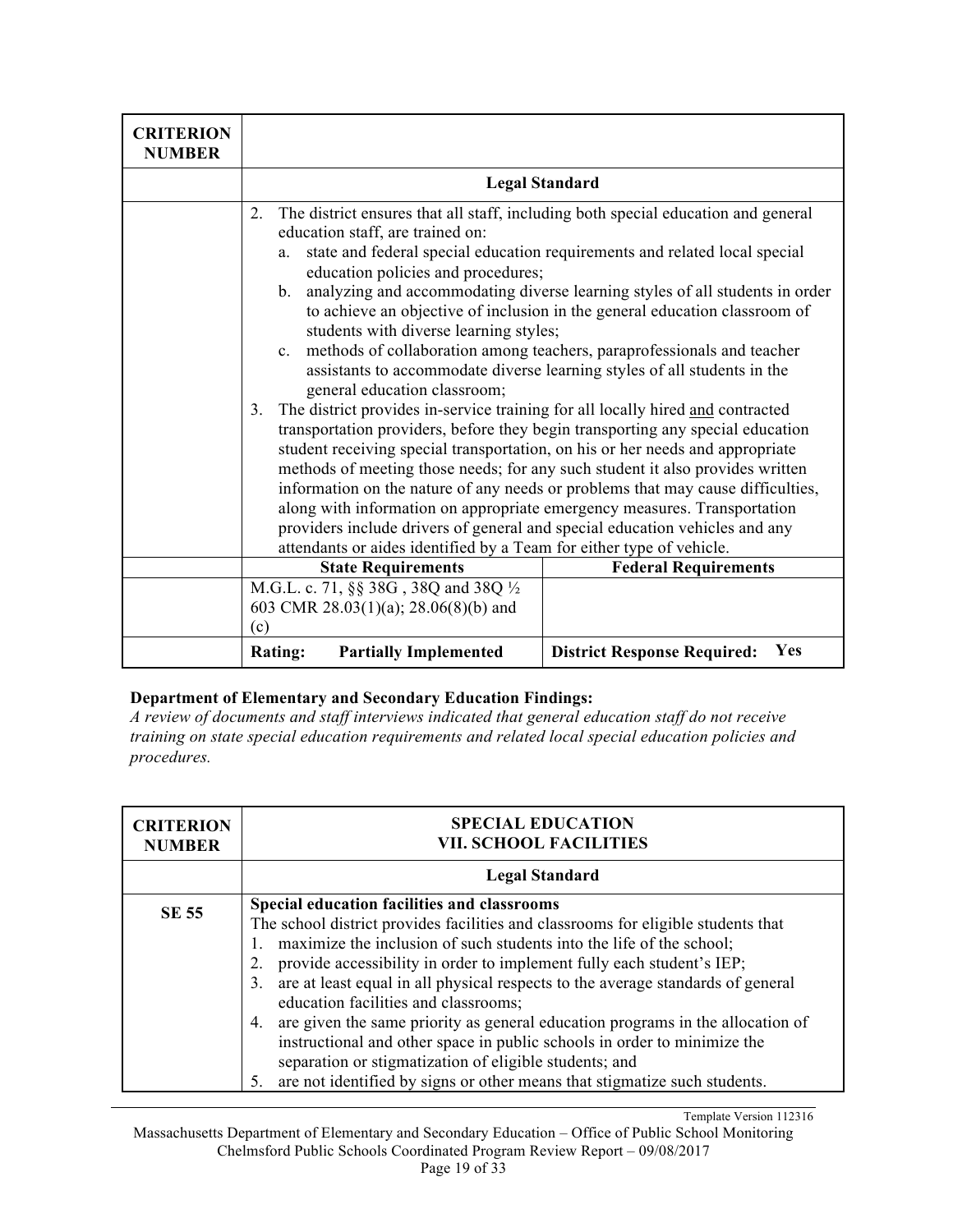| <b>CRITERION</b><br><b>NUMBER</b> | <b>SPECIAL EDUCATION</b><br><b>VII. SCHOOL FACILITIES</b> |                                                  |
|-----------------------------------|-----------------------------------------------------------|--------------------------------------------------|
|                                   | <b>Legal Standard</b>                                     |                                                  |
|                                   | <b>State Requirements</b><br><b>Federal Requirements</b>  |                                                  |
|                                   | 603 CMR $28.03(1)(b)$                                     | Section 504 of the Rehabilitation Act of<br>1973 |
|                                   | <b>Partially Implemented</b><br><b>Rating:</b>            | <b>Yes</b><br><b>District Response Required:</b> |

*Observations indicated that at the high school, there is a cluster of special education classrooms which house the Resource Room (grades 9-12), Learning Center (grades 9-12), and Student Assistance Program (grades 9-12). This cluster is isolated from general education instructional areas. Interviews indicated that staff refer to this wing as the "Special Education Department."*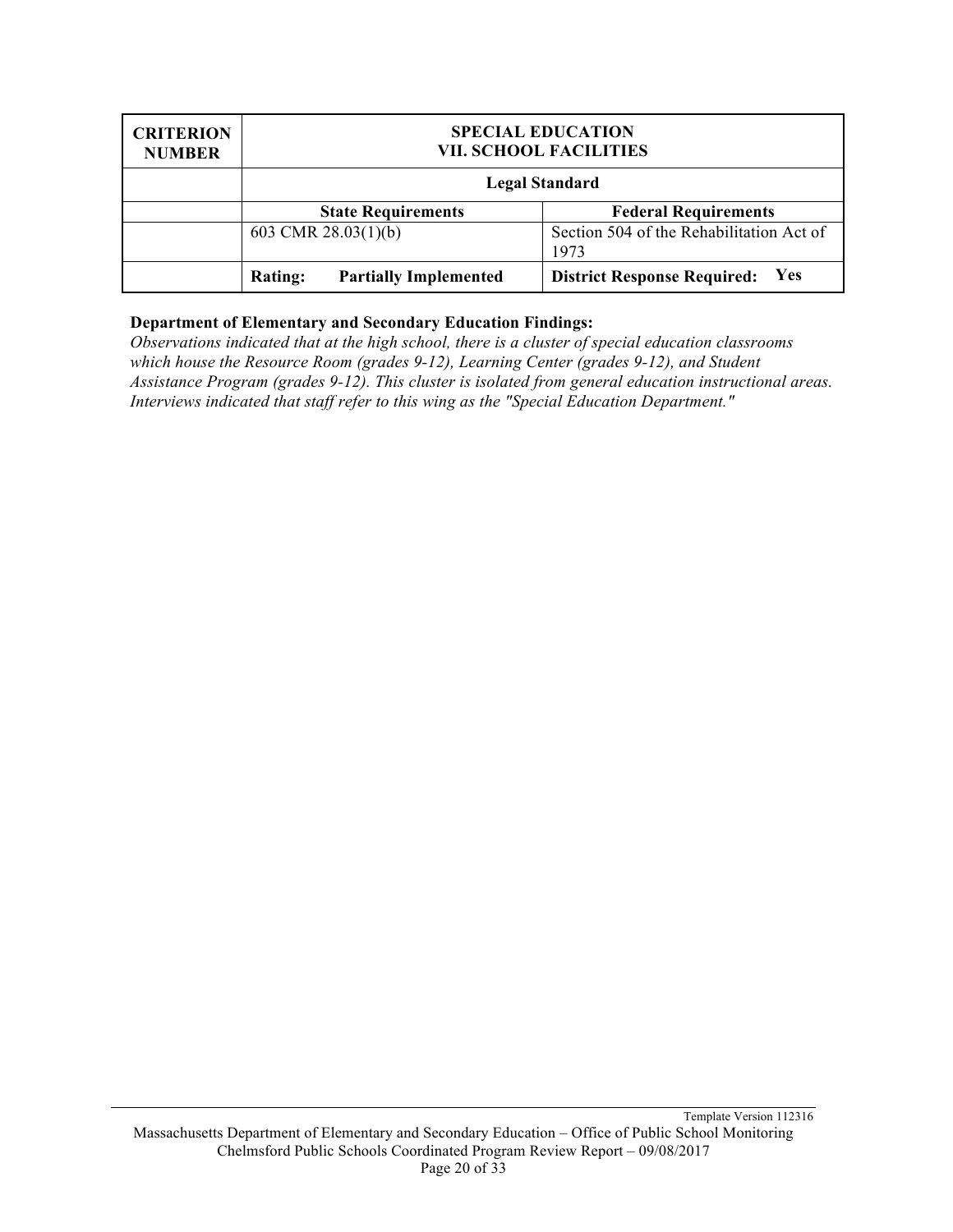## **CIVIL RIGHTS METHODS OF ADMINISTRATION (CR) AND OTHER RELATED GENERAL EDUCATION REQUIREMENTS**

**LEGAL STANDARDS, COMPLIANCE RATINGS AND FINDINGS**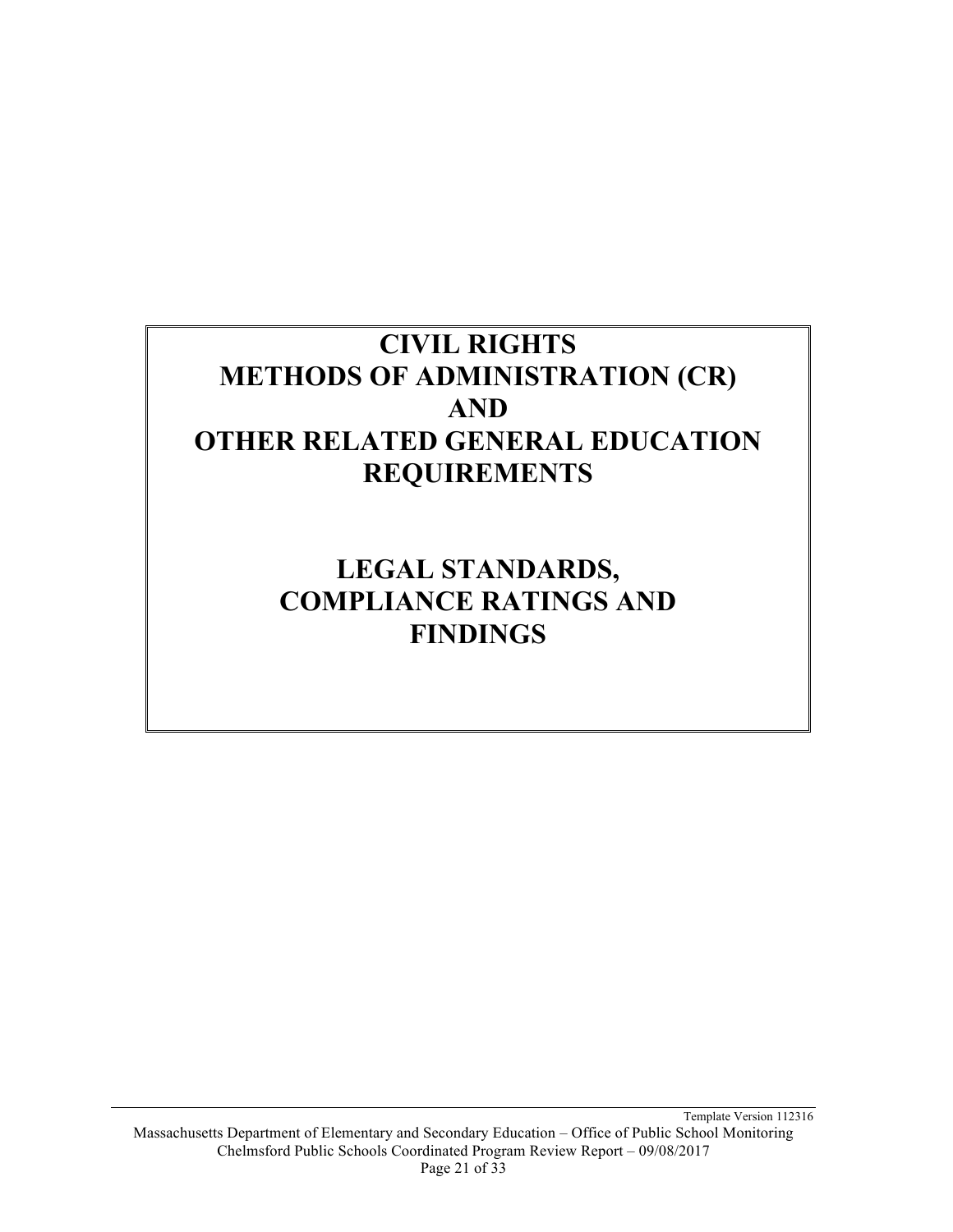| <b>CRITERION</b><br><b>NUMBER</b> | <b>CIVIL RIGHTS METHODS OF ADMINISTRATION (CR)</b><br>AND OTHER RELATED GENERAL EDUCATION REQUIREMENTS<br><b>II. STUDENT IDENTIFICATION AND PLACEMENT</b> |  |
|-----------------------------------|-----------------------------------------------------------------------------------------------------------------------------------------------------------|--|
|                                   | <b>Legal Standard</b>                                                                                                                                     |  |
| CR <sub>3</sub>                   | Access to a full range of education programs                                                                                                              |  |
|                                   | All students, regardless of race, color, sex, gender identity, religion, national origin,                                                                 |  |
|                                   | sexual orientation, disability, or homelessness, have equal access to the general                                                                         |  |
|                                   | education program and the full range of any occupational/vocational education                                                                             |  |
|                                   | programs offered by the district.                                                                                                                         |  |
|                                   | Title VI: 42 U.S.C. 2000d; 34 CFR 100.3(a),(b); EEOA: 20 U.S.C. 1703(f); Title IX:                                                                        |  |
|                                   | 20 U.S.C. 1681; 34 CFR 106.31, 106.34, 106.35; Section 504: 29 U.S.C. 794; 34                                                                             |  |
|                                   | CFR 104.4; Title II: 42 U.S.C. 12132; 28 CFR 35.130; IDEA 2004: 20 U.S.C. 1400;                                                                           |  |
|                                   | 34 CFR 300.110; NCLB: Title III, Part A, Sec. 3121(c)(1)(C); Title X, Part C, Secs.                                                                       |  |
|                                   | 721, 722(g)(4); Mass. Const. amend. art. 114; M.G.L. c. 71A, s. 7; c. 76, s. 5; 603                                                                       |  |
|                                   | CMR 26.03 as amended by Chapter 199 of the Acts of 2011                                                                                                   |  |
|                                   | Yes<br><b>District Response Required:</b><br><b>Partially Implemented</b><br><b>Rating:</b>                                                               |  |

*A review of documents and staff interviews indicated that while the district ensures all students, regardless of race, color, sex, religion, or national origin, have equal access to the general education program and the full range of any occupational/vocational education programs offered by the district, this assurance does not include gender identity, sexual orientation, disability, and homelessness as protected categories.*

| <b>CRITERION</b><br><b>NUMBER</b> | CIVIL RIGHTS METHODS OF ADMINISTRATION (CR)<br>AND OTHER RELATED GENERAL EDUCATION REQUIREMENTS<br><b>III. PARENTAL INVOLVEMENT</b>                                                                                                                                                                                                                                                                                                                                                                                                                                                                                                                                                                                 |                                           |
|-----------------------------------|---------------------------------------------------------------------------------------------------------------------------------------------------------------------------------------------------------------------------------------------------------------------------------------------------------------------------------------------------------------------------------------------------------------------------------------------------------------------------------------------------------------------------------------------------------------------------------------------------------------------------------------------------------------------------------------------------------------------|-------------------------------------------|
|                                   |                                                                                                                                                                                                                                                                                                                                                                                                                                                                                                                                                                                                                                                                                                                     | <b>Legal Standard</b>                     |
| CR <sub>7</sub>                   |                                                                                                                                                                                                                                                                                                                                                                                                                                                                                                                                                                                                                                                                                                                     |                                           |
|                                   | Information to be translated into languages other than English<br>Important information and documents, e.g. handbooks and codes of conduct,<br>1.<br>being distributed to parents are translated into the major languages spoken by<br>parents or guardians with limited English skills; the district has established a<br>system of oral interpretation to assist parents/guardians with limited English<br>skills, including those who speak low-incidence languages.<br>School or program recruitment and promotional materials being disseminated to<br>2.<br>residents in the area served by the school or program are translated into the<br>major languages spoken by residents with limited English skills. |                                           |
|                                   | Title VI; EEOA: 20 U.S.C. 1703(f); M.G.L. c. 76, s. 5; 603 CMR 26.02(2)                                                                                                                                                                                                                                                                                                                                                                                                                                                                                                                                                                                                                                             |                                           |
|                                   | <b>Partially Implemented</b><br><b>Rating:</b>                                                                                                                                                                                                                                                                                                                                                                                                                                                                                                                                                                                                                                                                      | Yes<br><b>District Response Required:</b> |

#### **Department of Elementary and Secondary Education Findings:**

*A review of documents and staff interviews indicated that important information and documents, such as handbooks and codes of conduct, distributed to parents are not always translated into the major languages spoken by parents or guardians with limited English skills.*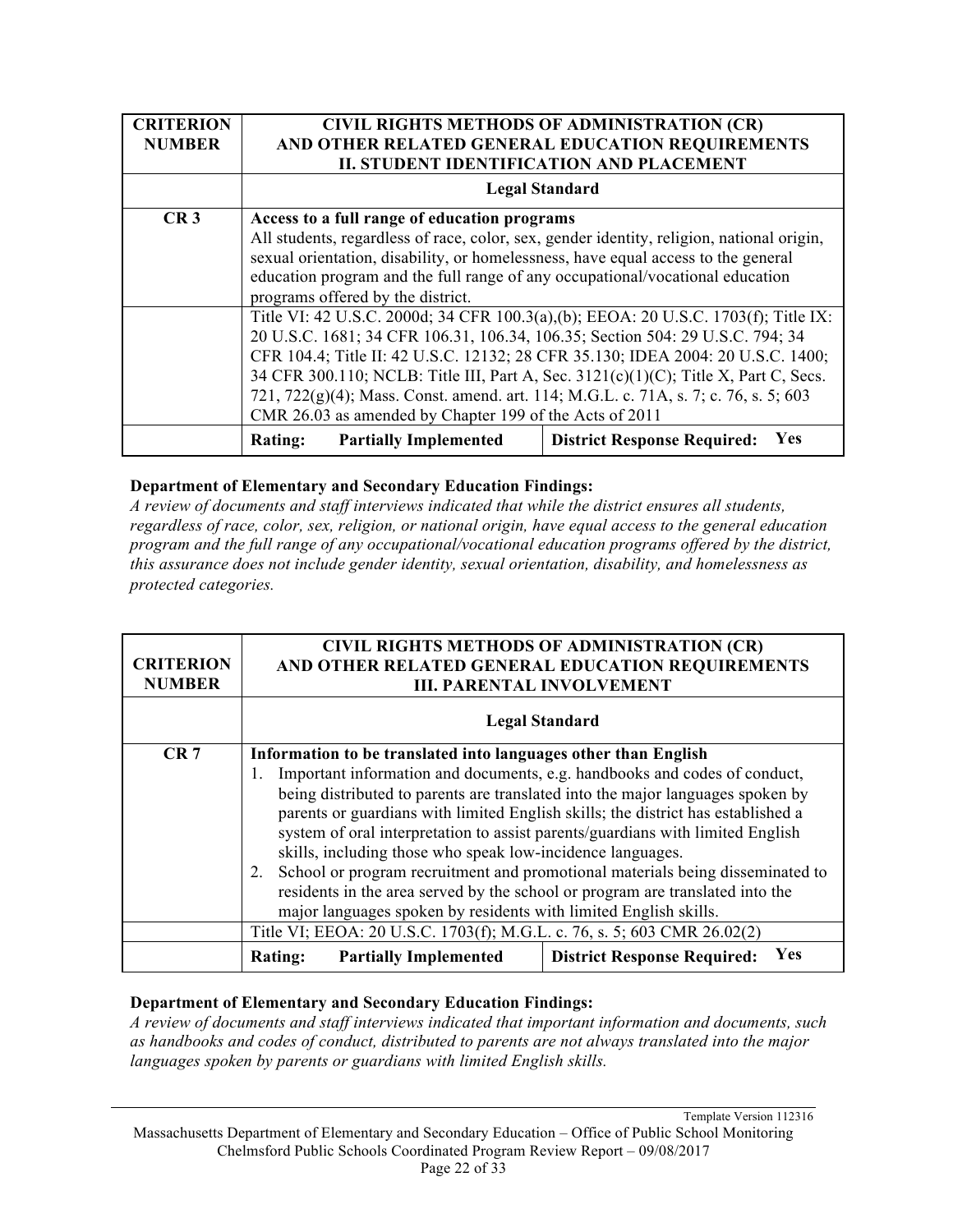| <b>CRITERION</b> |                                                                                                                                                                                                                                                                                                                                                                                                                                                                                                                                                                                                                                                                                                                                                                                                                                                                                                              |                                                                                                                                                                     |
|------------------|--------------------------------------------------------------------------------------------------------------------------------------------------------------------------------------------------------------------------------------------------------------------------------------------------------------------------------------------------------------------------------------------------------------------------------------------------------------------------------------------------------------------------------------------------------------------------------------------------------------------------------------------------------------------------------------------------------------------------------------------------------------------------------------------------------------------------------------------------------------------------------------------------------------|---------------------------------------------------------------------------------------------------------------------------------------------------------------------|
| <b>NUMBER</b>    |                                                                                                                                                                                                                                                                                                                                                                                                                                                                                                                                                                                                                                                                                                                                                                                                                                                                                                              |                                                                                                                                                                     |
|                  |                                                                                                                                                                                                                                                                                                                                                                                                                                                                                                                                                                                                                                                                                                                                                                                                                                                                                                              | <b>Legal Standard</b>                                                                                                                                               |
| $CR$ 7B          | <b>Structured learning time</b>                                                                                                                                                                                                                                                                                                                                                                                                                                                                                                                                                                                                                                                                                                                                                                                                                                                                              |                                                                                                                                                                     |
|                  | The school district ensures that its structured learning time is time during which<br>1.<br>students are engaged in regularly scheduled instruction, learning, or assessments<br>within the curriculum of core subjects and other subjects as defined in 603 CMR<br>27.02 (including physical education, required by M.G.L. c. 71, s. 3). The<br>district's structured learning time may include directed study (activities directly<br>related to a program of studies, with a teacher available to assist students),<br>independent study (a rigorous, individually designed program under the direction<br>of a teacher, assigned a grade and credit), technology-assisted learning,<br>presentations by persons other than teachers, school-to-work programs, and<br>statewide student performance assessments.<br>The district ensures that its structured learning time does not include time at<br>2. |                                                                                                                                                                     |
|                  | breakfast or lunch, passing between classes, in homeroom, at recess, in non-<br>directed study periods (study halls), participating in optional school programs, or<br>receiving school services such as health screening, speech, or physical and<br>occupational therapy, except where those services are prescribed by a student's<br>IEP or Section 504 Accommodation Plan.<br>The hours spent in any type of structured learning time are verified by the school<br>3.                                                                                                                                                                                                                                                                                                                                                                                                                                  |                                                                                                                                                                     |
|                  | hours spent by students are verified.                                                                                                                                                                                                                                                                                                                                                                                                                                                                                                                                                                                                                                                                                                                                                                                                                                                                        | district. Where the school district counts independent study or a school-to-work<br>program as structured learning time, it has guidelines that explain clearly how |
|                  | M.G.L. c. 69, § 1G; 603 CMR 27.02, 27.04                                                                                                                                                                                                                                                                                                                                                                                                                                                                                                                                                                                                                                                                                                                                                                                                                                                                     |                                                                                                                                                                     |
|                  | <b>Rating:</b><br><b>Partially Implemented</b>                                                                                                                                                                                                                                                                                                                                                                                                                                                                                                                                                                                                                                                                                                                                                                                                                                                               | Yes<br><b>District Response Required:</b>                                                                                                                           |

*A review of documents and staff interviews indicated that the district requires that students in grades nine through twelve take a total of two semesters of physical education instead of the required four years.*

| <b>CRITERION</b><br><b>NUMBER</b> |                                                                                                                                                                                                                                                                                                                                                                                                 |
|-----------------------------------|-------------------------------------------------------------------------------------------------------------------------------------------------------------------------------------------------------------------------------------------------------------------------------------------------------------------------------------------------------------------------------------------------|
|                                   | <b>Legal Standard</b>                                                                                                                                                                                                                                                                                                                                                                           |
|                                   | Early release of high school seniors                                                                                                                                                                                                                                                                                                                                                            |
| <b>CR 7C</b>                      | When the school district schedules the early release at the end of the year of the<br>senior class of a high school, it does so in a way that conforms with Board of<br>Education requirements under 603 CMR 27.05, ensuring that neither the conclusion<br>of the seniors' school year nor graduation is more than 12 school days before the<br>regular scheduled closing date of that school. |
|                                   | M.G.L. c. 69, § 1G; 603 CMR 27.05                                                                                                                                                                                                                                                                                                                                                               |

Template Version 112316 Massachusetts Department of Elementary and Secondary Education – Office of Public School Monitoring Chelmsford Public Schools Coordinated Program Review Report – 09/08/2017 Page 23 of 33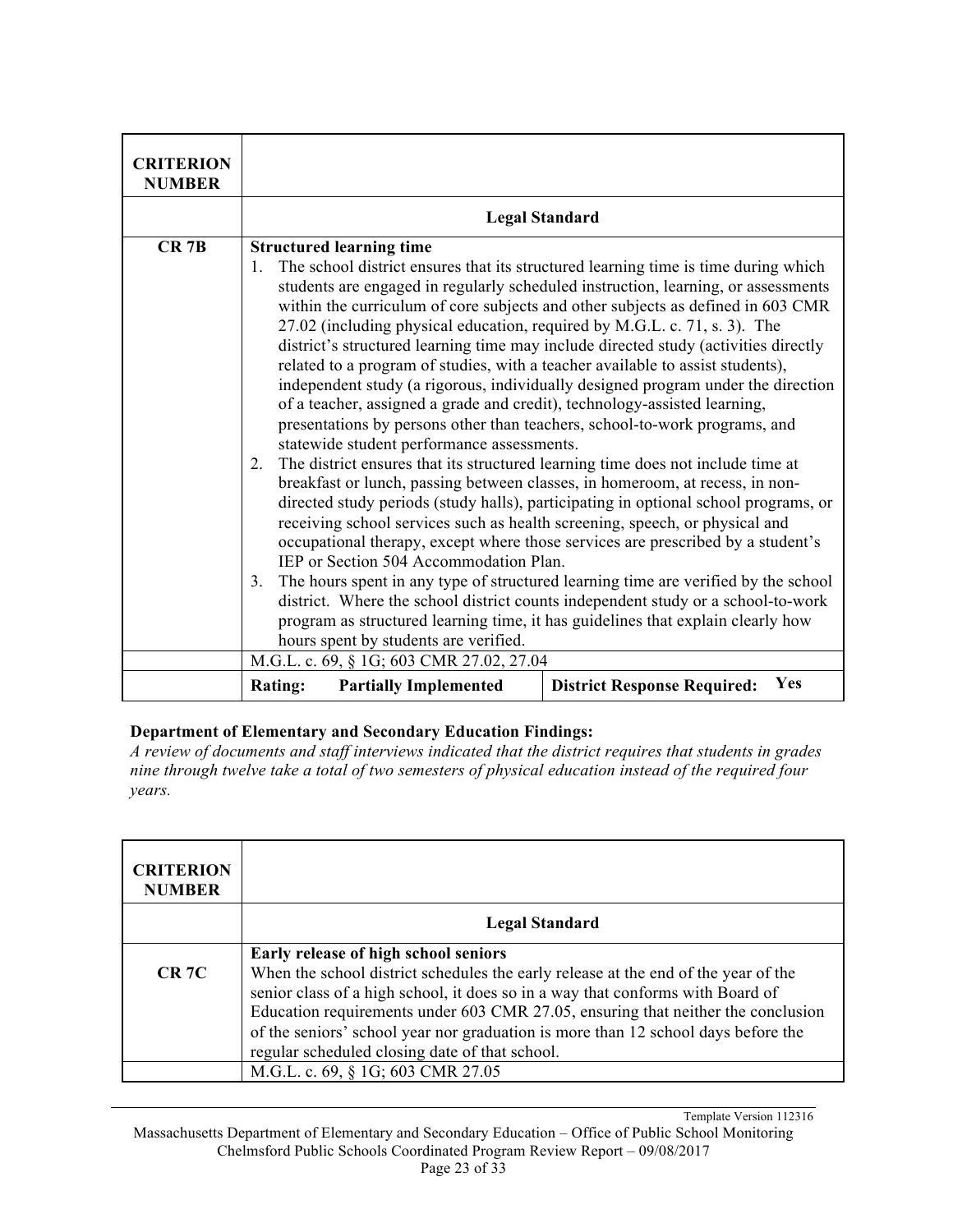| <b>CRITERION</b><br><b>NUMBER</b> |                |                        |                                           |
|-----------------------------------|----------------|------------------------|-------------------------------------------|
|                                   |                |                        | <b>Legal Standard</b>                     |
|                                   | <b>Rating:</b> | <b>Not Implemented</b> | Yes<br><b>District Response Required:</b> |

*A review of documents and staff interviews indicated that high school seniors are released more than twelve days before the regular scheduled closing date of the high school.*

| <b>CRITERION</b><br><b>NUMBER</b> | <b>CIVIL RIGHTS METHODS OF ADMINISTRATION (CR)</b><br>AND OTHER RELATED GENERAL EDUCATION REQUIREMENTS<br><b>V. STUDENT SUPPORT SERVICES</b>                              |  |
|-----------------------------------|---------------------------------------------------------------------------------------------------------------------------------------------------------------------------|--|
|                                   | <b>Legal Standard</b>                                                                                                                                                     |  |
| <b>CR 10A</b>                     | <b>Student handbooks and codes of conduct</b>                                                                                                                             |  |
|                                   | 1.<br>The district has a code of conduct for students and one for teachers.                                                                                               |  |
|                                   | a.<br>The principal of every school containing grades 9-12 prepares, in<br>$\mathbf{b}$                                                                                   |  |
|                                   | consultation with the school council, a student handbook containing the                                                                                                   |  |
|                                   | student code of conduct and distributes it to each student annually, as well as                                                                                           |  |
|                                   | to parents and school personnel; the school council reviews and revises the                                                                                               |  |
|                                   | student code of conduct every year.                                                                                                                                       |  |
|                                   | The principal of every school containing other grades distributes the<br>$c_{\cdot}$                                                                                      |  |
|                                   | district's student code of conduct to students, parents, and personnel<br>annually.                                                                                       |  |
|                                   | d. At the request of a parent or student whose primary language is not English,                                                                                           |  |
|                                   | a student handbook or student code of conduct is translated into that                                                                                                     |  |
|                                   | language.                                                                                                                                                                 |  |
|                                   | Student codes of conduct contain:<br>2.                                                                                                                                   |  |
|                                   | procedures assuring due process in disciplinary proceedings and<br>a.                                                                                                     |  |
|                                   | the district's responsibility to provide every student with an opportunity to<br>$b_{\cdot}$<br>make academic progress during the period of suspension whether in-school, |  |
|                                   | out-of-school, or expulsion.                                                                                                                                              |  |
|                                   | appropriate procedures for the discipline of students with disabilities and<br>$c_{\cdot}$                                                                                |  |
|                                   | students with Section 504 Accommodation Plans.                                                                                                                            |  |
|                                   | if a charter school or a virtual school, the designation by the board of<br>d.                                                                                            |  |
|                                   | trustees as to who shall serve as the principal and who shall serve as                                                                                                    |  |
|                                   | superintendent for the purpose of 603 CMR 53.00.                                                                                                                          |  |
|                                   | Student handbooks and codes of conduct reference M.G.L. c. 76, s. 5 and<br>3 <sub>1</sub><br>contain:                                                                     |  |
|                                   | a nondiscrimination policy that is consistent with M.G.L. c. 76, s. 5, and<br>a.                                                                                          |  |
|                                   | affirms the school's non-tolerance for harassment based on race, color,                                                                                                   |  |
|                                   | national origin, sex, gender identity, religion, or sexual orientation, or                                                                                                |  |
|                                   | discrimination on those same bases;                                                                                                                                       |  |
|                                   | the school's procedure for accepting, investigating and resolving complaints<br>b.                                                                                        |  |
|                                   | alleging discrimination or harassment; and                                                                                                                                |  |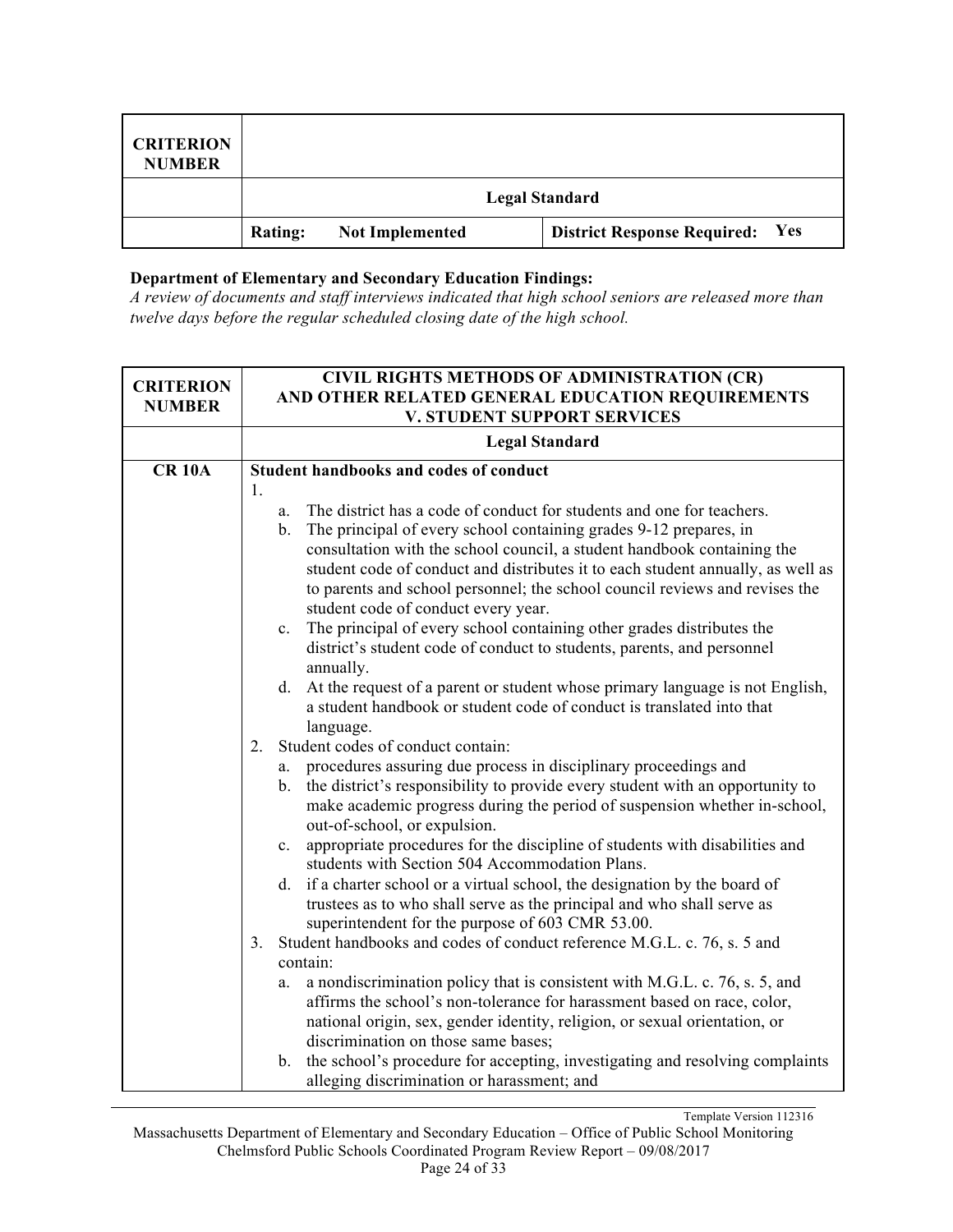| <b>CRITERION</b><br><b>NUMBER</b> | <b>CIVIL RIGHTS METHODS OF ADMINISTRATION (CR)</b><br>AND OTHER RELATED GENERAL EDUCATION REQUIREMENTS<br><b>V. STUDENT SUPPORT SERVICES</b> |  |
|-----------------------------------|----------------------------------------------------------------------------------------------------------------------------------------------|--|
|                                   | <b>Legal Standard</b>                                                                                                                        |  |
|                                   | c. the disciplinary measures that the school may impose if it determines that<br>harassment or discrimination has occurred.                  |  |
|                                   | Section 504; M.G.L. c. 71, § 37H; M.G.L. c. 71, § 37H 3/4; 603 CMR 53.00; 603<br>CMR 26.08 as amended by Chapter 199 of the Acts of 2011     |  |
|                                   | <b>Yes</b><br><b>District Response Required:</b><br><b>Partially Implemented</b><br><b>Rating:</b>                                           |  |

*A review of documents and staff interviews indicated that student handbooks and the code of conduct are not always translated by the district when requested by parents or students whose primary language is other than English.*

*A review of documents indicated that while student codes of conduct published in student handbooks contain appropriate procedures for the discipline of students who have Individualized Education Plans, they do not include procedures for students who have Section 504 Accommodation Plans.*

*A review of documents also indicated that although handbooks affirm the school's non-tolerance for harassment based on race, color, national origin, sex, and religion, or discrimination on those same bases, this statement does not include gender identity or sexual orientation.*

| <b>CRITERION</b><br><b>NUMBER</b> |                                                                                                                                                                                                                                                                                                                                                                                                                                                                                                                                                                                                                                                                                                                                                                         |  |
|-----------------------------------|-------------------------------------------------------------------------------------------------------------------------------------------------------------------------------------------------------------------------------------------------------------------------------------------------------------------------------------------------------------------------------------------------------------------------------------------------------------------------------------------------------------------------------------------------------------------------------------------------------------------------------------------------------------------------------------------------------------------------------------------------------------------------|--|
|                                   | <b>Legal Standard</b>                                                                                                                                                                                                                                                                                                                                                                                                                                                                                                                                                                                                                                                                                                                                                   |  |
| <b>CR 10B</b>                     | <b>Bullying Intervention and Prevention</b><br>Public schools (including charter schools and collaboratives) must update school<br>1.<br>handbooks to conform to their updated amended Bullying Prevention and<br>Intervention Plan (Plan). The school handbook (and local updated Plan) must be<br>consistent with the amendments to the Massachusetts anti-bullying law, which<br>became effective July 1, 2013. The amendments extend protections to students<br>who are bullied by a member of the school staff. As defined in G.L. c. 71, 37O,<br>as amended, a member of the school staff includes, but is not limited to, an<br>"educator, administrator, school nurse, cafeteria worker, custodian, bus driver,                                                 |  |
|                                   | athletic coach, advisor to an extracurricular activity or paraprofessional." The<br>school handbook must make clear that a member of the school staff may be<br>named the "aggressor" or "perpetrator" in a bullying report.<br>School and district employee handbooks must also contain relevant sections of<br>2.<br>the amended Plan relating to the duties of faculty and staff and relevant<br>provisions addressing the bullying of students by a school staff member.<br>Each year all school districts and schools must give parents and guardians annual<br>$3_{-}$<br>written notice of the student-related sections of the local Plan.<br>Each year all school districts and schools must provide all staff with annual<br>4.<br>written notice of the Plan. |  |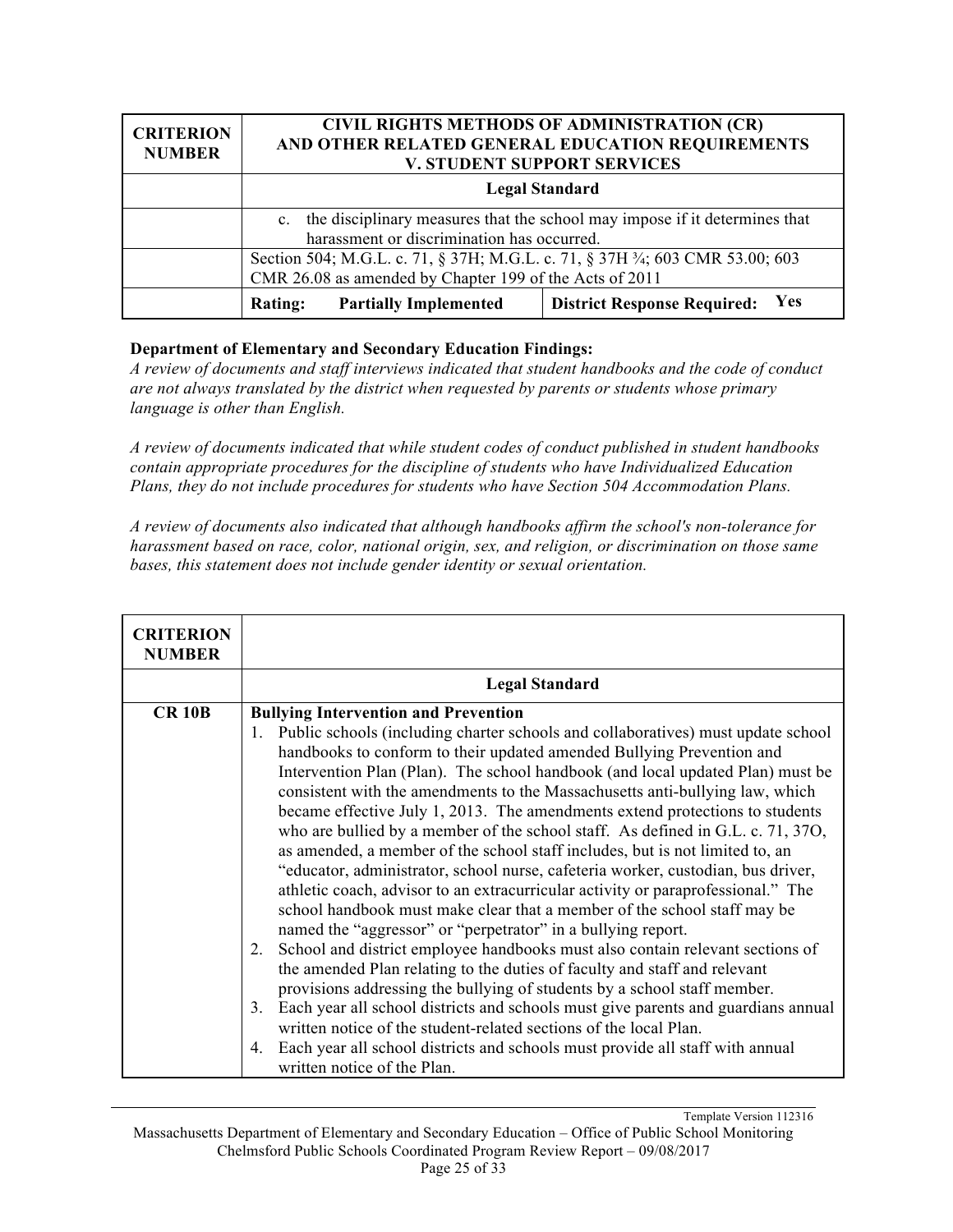| <b>CRITERION</b><br><b>NUMBER</b> |                                                                                                                                                                                                                                                                                                                                                                                                                                                                                                                                                                                                                                                                                                                                                                                                          |                                           |
|-----------------------------------|----------------------------------------------------------------------------------------------------------------------------------------------------------------------------------------------------------------------------------------------------------------------------------------------------------------------------------------------------------------------------------------------------------------------------------------------------------------------------------------------------------------------------------------------------------------------------------------------------------------------------------------------------------------------------------------------------------------------------------------------------------------------------------------------------------|-------------------------------------------|
|                                   | <b>Legal Standard</b>                                                                                                                                                                                                                                                                                                                                                                                                                                                                                                                                                                                                                                                                                                                                                                                    |                                           |
|                                   | All schools and school districts must implement, for all school staff, professional<br>5.<br>development that includes developmentally appropriate strategies to prevent<br>bullying incidents; developmentally appropriate strategies for immediate,<br>effective interventions to stop bullying incidents; information regarding the<br>complex interaction and power differential that can take place between and<br>among a perpetrator, victim and witnesses to the bullying; research findings on<br>bullying, including information about specific categories of students who have<br>been shown to be particularly at risk for bullying in the school environment;<br>information on the incidence and nature of cyber-bullying; and internet safety<br>issues as they relate to cyber-bullying. |                                           |
|                                   | M.G.L. c. 71, s. 37H, as amended by Chapter 92 of the Acts of 2010. M.G.L. c. 71, s.<br>$37O(e)(1)$ & (2). M.G.L. c. 71, s. 370(d), as amended.                                                                                                                                                                                                                                                                                                                                                                                                                                                                                                                                                                                                                                                          |                                           |
|                                   | <b>Rating:</b><br><b>Partially Implemented</b>                                                                                                                                                                                                                                                                                                                                                                                                                                                                                                                                                                                                                                                                                                                                                           | Yes<br><b>District Response Required:</b> |

*A review of documents indicated that the school handbooks are not consistent with the amendments to the Massachusetts anti-bullying law. Specifically, handbooks do not make clear that a member of the school staff may be named the "aggressor" or "perpetrator" in a bullying report. Relevant policies, such as school committee policy 6202 entitled "Bullying Prevention" and procedures related to the school's anti-bullying plan are not included in student handbooks.* 

*A review of documents and staff interviews indicated that the district does not have an employee handbook that contains relevant sections of the amended Plan relating to the duties of faculty and staff and relevant provisions addressing the bullying of students by a school staff member.*

| <b>CRITERION</b><br><b>NUMBER</b> |                                                                                                                                                                                                                                                                                                                                                                                                                                                                                                                                                                                                                                                                                                                                                                                                                    |
|-----------------------------------|--------------------------------------------------------------------------------------------------------------------------------------------------------------------------------------------------------------------------------------------------------------------------------------------------------------------------------------------------------------------------------------------------------------------------------------------------------------------------------------------------------------------------------------------------------------------------------------------------------------------------------------------------------------------------------------------------------------------------------------------------------------------------------------------------------------------|
|                                   | <b>Legal Standard</b>                                                                                                                                                                                                                                                                                                                                                                                                                                                                                                                                                                                                                                                                                                                                                                                              |
| <b>CR 10C</b>                     | <b>Student Discipline</b><br>Each school committee and board of trustees shall ensure that policies and<br>procedures are in place in public preschool, elementary, and secondary schools and<br>programs under its jurisdiction that meet, at a minimum, the requirements of<br>M.G.L.c. 71, section 37H 3/4, M.G.L.c. 76, section 21, and 603 CMR 53.00. These<br>policies and procedures must address or establish, but are not limited to:<br>The notice of suspension and hearing;<br>2. Procedures for emergency removal;<br>3. Procedures for principal hearings for both short and long-term suspension;<br>Procedures for in-school suspension;<br>4.<br>5. Procedures for superintendent hearing;<br>6. Procedures for education services and academic progress (School-wide<br>Education Service Plan); |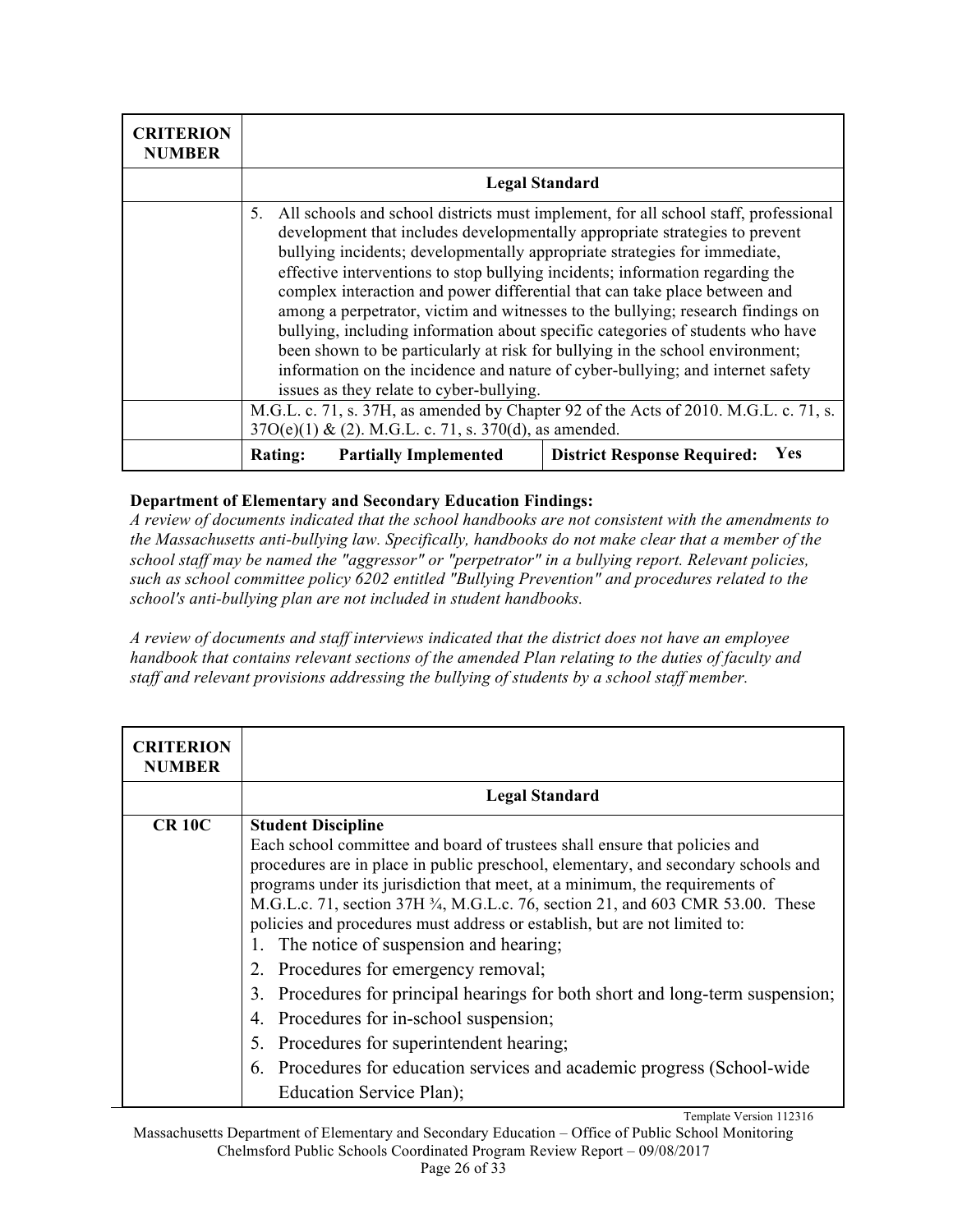| <b>CRITERION</b><br><b>NUMBER</b> |                                                                                                                                          |                                                  |  |
|-----------------------------------|------------------------------------------------------------------------------------------------------------------------------------------|--------------------------------------------------|--|
|                                   | <b>Legal Standard</b>                                                                                                                    |                                                  |  |
|                                   | 7. A system for periodic review of discipline data by special populations;                                                               |                                                  |  |
|                                   | Alternatives to suspension.<br>8.                                                                                                        |                                                  |  |
|                                   | M.G.L.c. 71, section 37H 3/4, M.G.L.c. 76, section 21, and 603 CMR 53.00, M.G.L.c.<br>71 section 38R and Chapter 77 of the Acts of 2013. |                                                  |  |
|                                   | <b>Partially Implemented</b><br><b>Rating:</b>                                                                                           | <b>Yes</b><br><b>District Response Required:</b> |  |

*A review of documents indicated that the district's Notice of Suspension and Hearing to students and parents does not contain all required elements. Specifically, the notice does not address the disciplinary offense; the basis for the charge; the potential consequence; the opportunity for a hearing to dispute the charges, present an explanation, and for the parent to attend; and the date, time and location of the hearing. The notice does not address both the right of the student and the parent to interpreter services and the right to appeal to the superintendent.*

| <b>CRITERION</b><br><b>NUMBER</b> |                                                                                        |                                                                                                                                                                         |  |
|-----------------------------------|----------------------------------------------------------------------------------------|-------------------------------------------------------------------------------------------------------------------------------------------------------------------------|--|
|                                   | <b>Legal Standard</b>                                                                  |                                                                                                                                                                         |  |
| <b>CR 12A</b>                     | Annual and continuous notification concerning nondiscrimination and                    |                                                                                                                                                                         |  |
|                                   | coordinators                                                                           |                                                                                                                                                                         |  |
|                                   | 1. If the district offers vocational education programs, it advises students, parents, |                                                                                                                                                                         |  |
|                                   | employees and the general public before the beginning of each school year that         |                                                                                                                                                                         |  |
|                                   | all vocational opportunities will be offered regardless of race, color, national       |                                                                                                                                                                         |  |
|                                   |                                                                                        | origin, gender identity, sex or disability. The notice includes a brief summary of                                                                                      |  |
|                                   |                                                                                        | program offerings and admission criteria and the name(s), office address(es), and                                                                                       |  |
|                                   | phone number(s) of the person(s) designated under CR 11A to coordinate                 |                                                                                                                                                                         |  |
|                                   | compliance under Title IX and Section 504.                                             |                                                                                                                                                                         |  |
|                                   |                                                                                        | In all cases, the district takes continuing steps to notify applicants, students,<br>2.<br>parents, and employees (including those with impaired vision or hearing), as |  |
|                                   | well as unions or professional organizations holding collective bargaining or          |                                                                                                                                                                         |  |
|                                   | professional agreements with the district, that it does not discriminate on the        |                                                                                                                                                                         |  |
|                                   |                                                                                        | basis of race, color, national origin, gender identity, sex, or disability. This                                                                                        |  |
|                                   | notice, also, includes the name(s), office address(es), and phone number(s) of the     |                                                                                                                                                                         |  |
|                                   | person(s) designated under CR 11A to coordinate compliance under Title IX and          |                                                                                                                                                                         |  |
|                                   | Section 504.                                                                           |                                                                                                                                                                         |  |
|                                   | Written materials and other media used to publicize a school include a notice<br>3.    |                                                                                                                                                                         |  |
|                                   | that the school does not discriminate on the basis of race, color, national origin,    |                                                                                                                                                                         |  |
|                                   | sex, gender identity, disability, religion, or sexual orientation.                     |                                                                                                                                                                         |  |
|                                   | Title VI: 42 U.S.C. 2000d; 34 CFR 100.6(d); Title IX: 20 U.S.C. 1681; 34 CFR           |                                                                                                                                                                         |  |
|                                   | 106.8(a), 106.9; Section 504: 29 U.S.C. 794; 34 CFR 104.8; M.G.L. c. 76, § 5; 603      |                                                                                                                                                                         |  |
|                                   | CMR 26.02(2) as amended by Chapter 199 of the Acts of 2011.                            |                                                                                                                                                                         |  |
|                                   | <b>Rating:</b><br><b>Partially Implemented</b>                                         | <b>Yes</b><br><b>District Response Required:</b>                                                                                                                        |  |

Template Version 112316

Massachusetts Department of Elementary and Secondary Education – Office of Public School Monitoring Chelmsford Public Schools Coordinated Program Review Report – 09/08/2017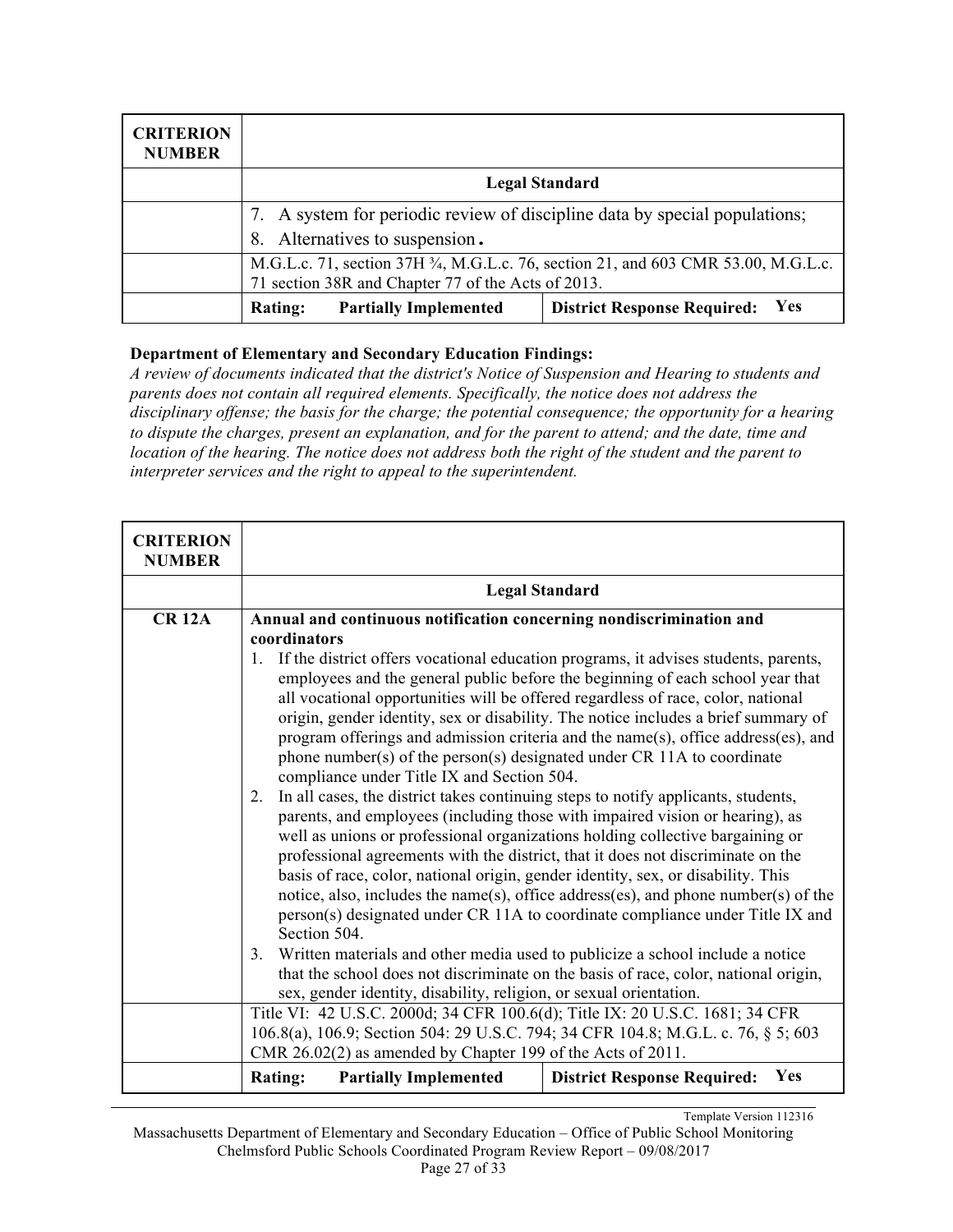*A review of the district and individual school websites used to publicize the schools indicated that nondiscrimination statements are not included.*

| <b>CRITERION</b><br><b>NUMBER</b> | <b>CIVIL RIGHTS METHODS OF ADMINISTRATION (CR)</b><br>AND OTHER RELATED GENERAL EDUCATION REQUIREMENTS<br>VI. FACULTY, STAFF AND ADMINISTRATION |                                                  |  |
|-----------------------------------|-------------------------------------------------------------------------------------------------------------------------------------------------|--------------------------------------------------|--|
|                                   | <b>Legal Standard</b>                                                                                                                           |                                                  |  |
| <b>CR 18A</b>                     | <b>School district employment practices</b>                                                                                                     |                                                  |  |
|                                   | District employment practices in general are free from discrimination on the basis of                                                           |                                                  |  |
|                                   | race, color, gender identity, national origin, sex, or disability. The district's                                                               |                                                  |  |
|                                   | employee recruitment is aimed at reaching all groups, including members of                                                                      |                                                  |  |
|                                   | linguistic, ethnic, and racial minorities, females and males, and persons with                                                                  |                                                  |  |
|                                   | disabilities.                                                                                                                                   |                                                  |  |
|                                   | Title VI: 42 U.S.C. 2000d; 34 CFR 100.3(c); EEOA: 20 U.S.C. 1703(d); Title IX: 20                                                               |                                                  |  |
|                                   | U.S.C. 1681; 34 CFR 106.51-106.61; Section 504: 29 U.S.C. 794; 34 CFR 104.11-                                                                   |                                                  |  |
|                                   | 104.14; Title II: 42 U.S.C. 12132; 28 CFR 35.140; Mass. Const. amend. art 114                                                                   |                                                  |  |
|                                   | <b>Partially Implemented</b><br><b>Rating:</b>                                                                                                  | <b>Yes</b><br><b>District Response Required:</b> |  |

#### **Department of Elementary and Secondary Education Findings:**

*A review of documents indicated that although the district's employment practices are free from discrimination on the basis of race, color, national origin, and sex, the School Committee policy on employment does not include gender identity and disability as protected categories in its nondiscrimination statement and the district's hiring manual does not include gender identity as a protected category.*

| <b>CRITERION</b><br><b>NUMBER</b> |                                                                                         |                                                  |  |
|-----------------------------------|-----------------------------------------------------------------------------------------|--------------------------------------------------|--|
|                                   | <b>Legal Standard</b>                                                                   |                                                  |  |
| <b>CR 25</b>                      | Institutional self-evaluation                                                           |                                                  |  |
|                                   | The district evaluates all aspects of its K-12 program annually to ensure that all      |                                                  |  |
|                                   | students, regardless of race, color, sex, gender identity, religion, national origin,   |                                                  |  |
|                                   | limited English proficiency, sexual orientation, disability, or housing status, have    |                                                  |  |
|                                   | equal access to all programs, including athletics and other extracurricular activities. |                                                  |  |
|                                   | It makes such changes as are indicated by the evaluation.                               |                                                  |  |
|                                   | Title VI: 42 U.S.C. 2000d; 34 CFR 100.3(b)(2); EEOA: 20 U.S.C. 1703(f); Section         |                                                  |  |
|                                   | 504: 29 U.S.C. 794; 34 CFR 104.4(b)(4); Title II: 42 U.S.C. 12132; 28 CFR               |                                                  |  |
|                                   | 35.130(b)(3); NCLB: Title III, Part A, Sec. 3121(c)(1)(C); Title X, Part C, Sec.        |                                                  |  |
|                                   | 722(g)(1)(J)(i), 722(g)(7); Mass. Const. amend. art. 114; M.G.L. c. 71A, § 7; c. 76, §  |                                                  |  |
|                                   | 5; 603 CMR 26.07(1), (4) as amended by Chapter 199 of the Acts of 2011                  |                                                  |  |
|                                   | <b>Partially Implemented</b><br><b>Rating:</b>                                          | <b>Yes</b><br><b>District Response Required:</b> |  |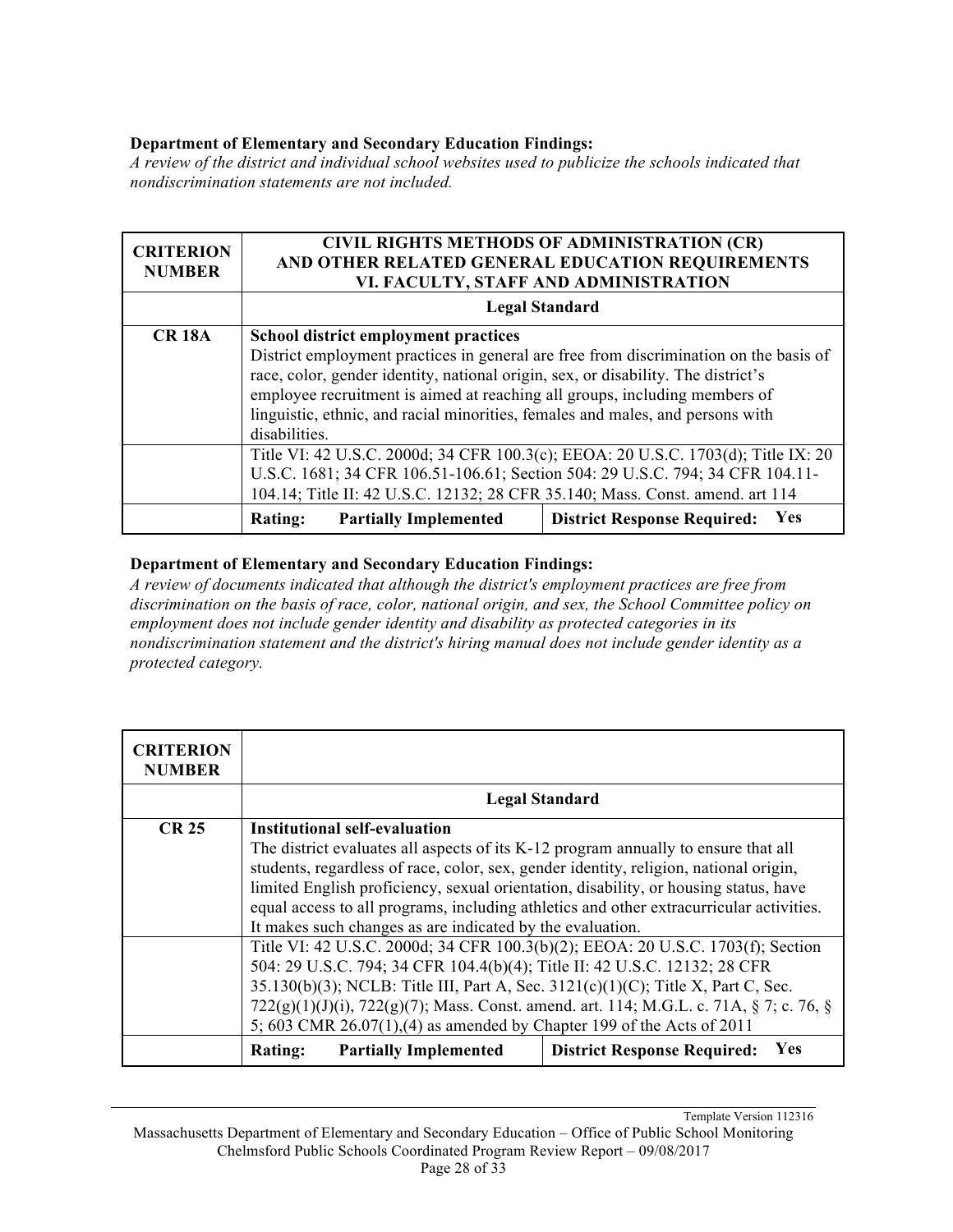*A review of documents and staff interviews indicated that the district does not evaluate all aspects of its K-12 program annually to ensure that all students, regardless of race, color, sex, gender identity, religion, national origin, limited English proficiency, sexual orientation, disability, or housing status, have equal access to all programs, including athletics and other extracurricular activities.*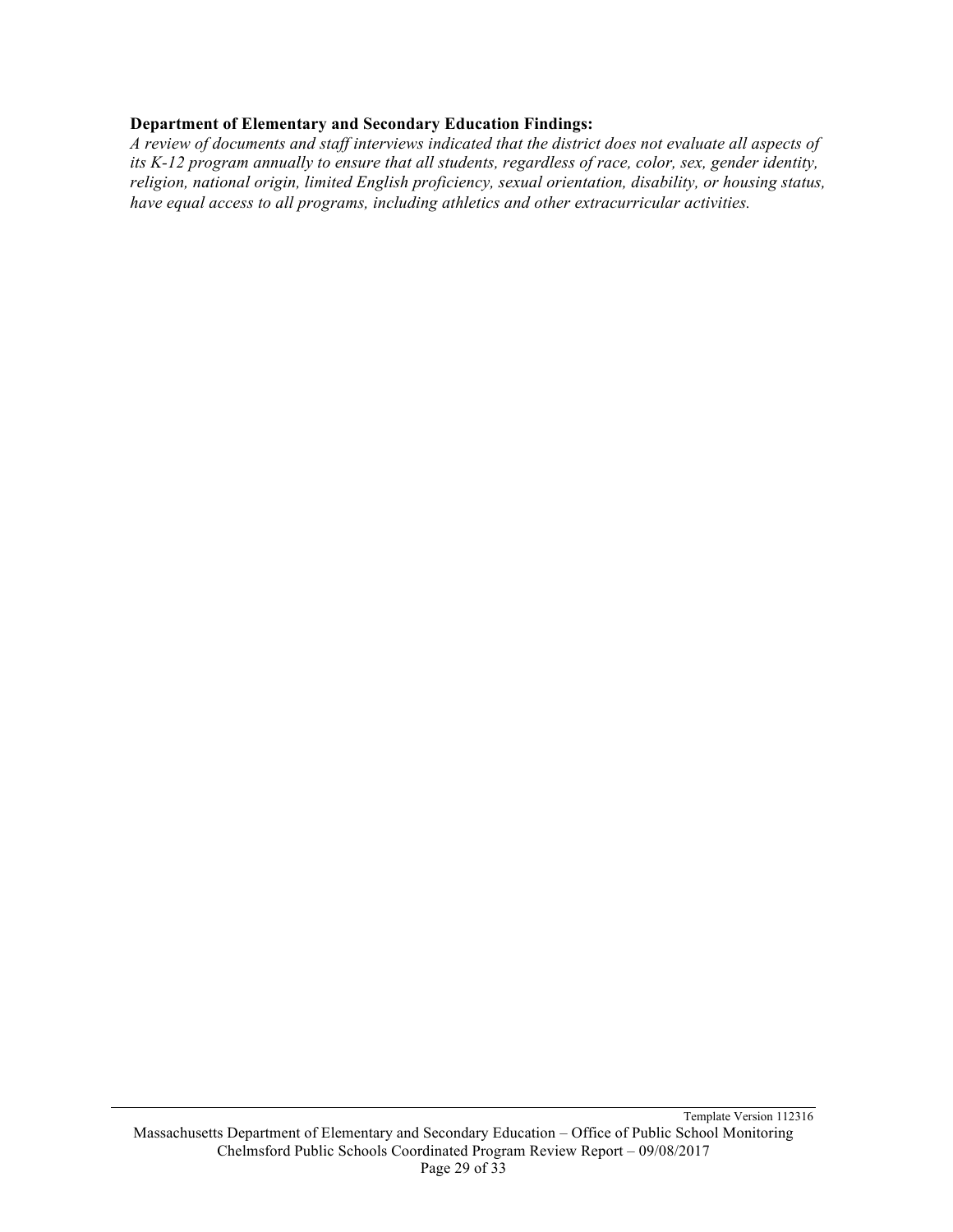# **ENGLISH LEARNER EDUCATION**

## **LEGAL STANDARDS, COMPLIANCE RATINGS AND FINDINGS**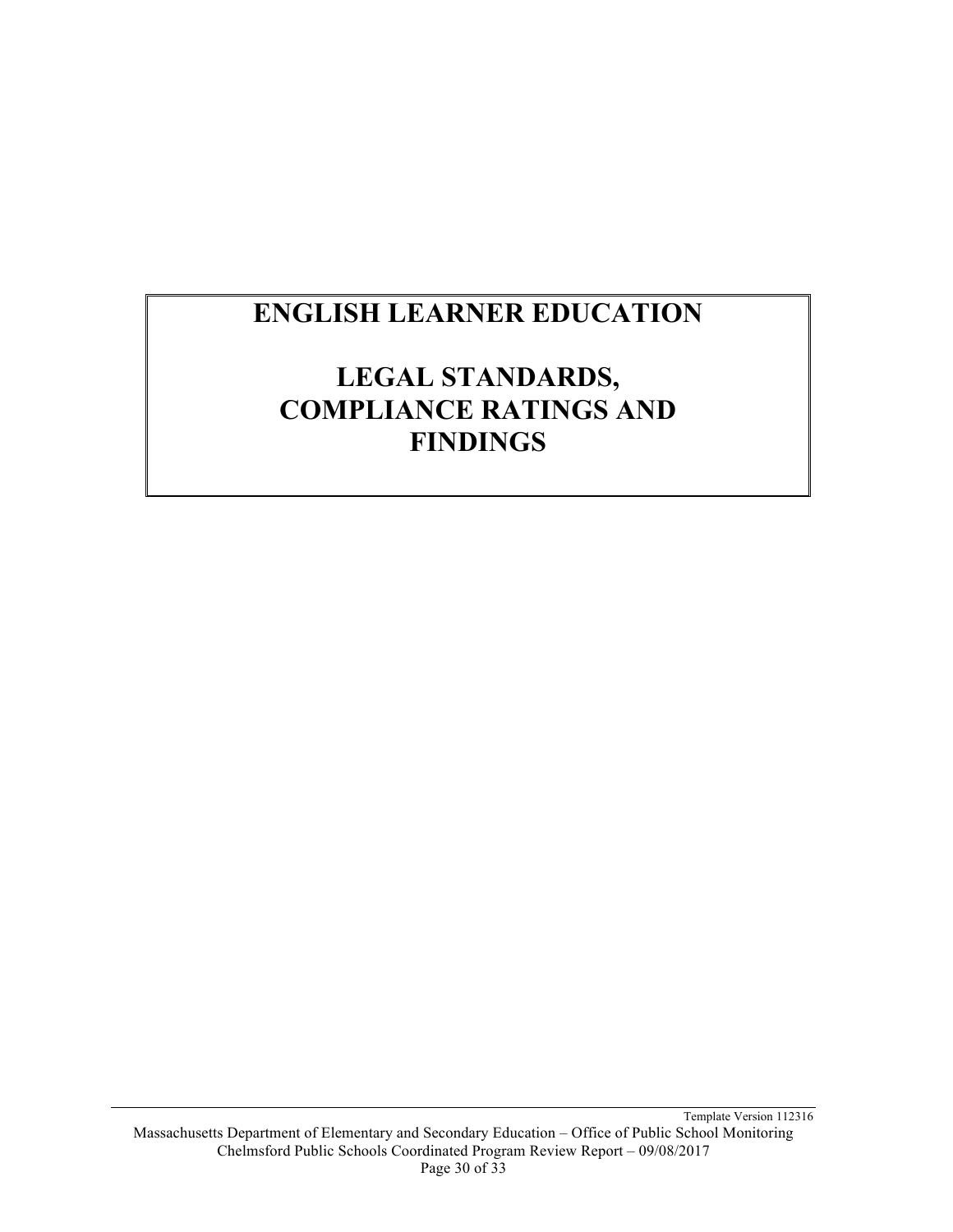| <b>CRITERION</b><br><b>NUMBER</b> | <b>ENGLISH LEARNER EDUCATION</b><br>II. STUDENT IDENTIFICATION AND PROGRAM PLACEMENT                                                                                                                                                                                                                                                                                                                                                                                                                                                                                                                                                                                                                                                                                                                                                                                                                                                                                                                                                                                                                                                                                                                                                                                                                                              |                                           |
|-----------------------------------|-----------------------------------------------------------------------------------------------------------------------------------------------------------------------------------------------------------------------------------------------------------------------------------------------------------------------------------------------------------------------------------------------------------------------------------------------------------------------------------------------------------------------------------------------------------------------------------------------------------------------------------------------------------------------------------------------------------------------------------------------------------------------------------------------------------------------------------------------------------------------------------------------------------------------------------------------------------------------------------------------------------------------------------------------------------------------------------------------------------------------------------------------------------------------------------------------------------------------------------------------------------------------------------------------------------------------------------|-------------------------------------------|
|                                   |                                                                                                                                                                                                                                                                                                                                                                                                                                                                                                                                                                                                                                                                                                                                                                                                                                                                                                                                                                                                                                                                                                                                                                                                                                                                                                                                   |                                           |
| ELE <sub>5</sub>                  | <b>Legal Standard</b><br><b>Program Placement and Structure</b><br>The district uses assessment data to plan and implement educational programs<br>1.<br>for students at different instructional levels.<br>G.L. c. 71A, § 5 requires that students classified as ELs be educated either in a<br>2.<br>Sheltered English immersion (SEI) program or Two-Way Immersion program<br>(TWI), unless a program waiver is sought for another ELE program model, such<br>as Transitional Bilingual Education (TBE). The requirement to provide English<br>language development services to ELs applies to all districts that enroll one or<br>more EL students.<br>Core academic teachers in ALL of these programs are expected to hold the SEI<br>3.<br>Teacher Endorsement and to shelter the content for ELs to make the content of<br>their lessons more comprehensible and to promote the development of academic<br>language needed to successfully master content standards by providing English<br>language development (ELD) to ELs.<br>Districts are required to include ESL instruction in the implementation of their<br>$4_{\cdot}$<br>ELE program to advance English language development and promote academic<br>achievement of ELs.<br>Authority: Title VI; EEOA; G.L. c. 71A, §§ 2, 4, 7; 603 CMR 7.15; 603 CMR<br>14.07 |                                           |
|                                   | <b>Rating:</b><br><b>Partially Implemented</b>                                                                                                                                                                                                                                                                                                                                                                                                                                                                                                                                                                                                                                                                                                                                                                                                                                                                                                                                                                                                                                                                                                                                                                                                                                                                                    | Yes<br><b>District Response Required:</b> |

*A review of the Castañeda's Three-Pronged Test completed by the district and student data showing how much ESL instruction English learners (ELs) receive indicate that ELs at McCarthy Middle School and Col Moses Parker School do not receive as much ESL instruction as the district determined necessary for them to make adequate progress.*

*A review of documents and staff interviews also indicated that the district uses Hampton Brown/National Geographic books for ESL instruction. While purchased materials can be used as resources, they cannot replace an ESL curriculum that districts are expected to develop in order to implement with fidelity the educational approach the district adopted for their ELE program and described in the Castañeda Three-Pronged Test. The district should note that an ESL curriculum is integral to an effective ELE program in which ELs become English proficient at a rapid pace. Please see http://www.doe.mass.edu/ell/Guidance.pdf.*

| <b>CRITERION</b><br><b>NUMBER</b> | <b>ENGLISH LEARNER EDUCATION</b><br><b>III. PARENT AND COMMUNITY INVOLVEMENT</b>                                                                                        |  |  |
|-----------------------------------|-------------------------------------------------------------------------------------------------------------------------------------------------------------------------|--|--|
|                                   | <b>Legal Standard</b>                                                                                                                                                   |  |  |
| ELE <sub>7</sub>                  | <b>Parent Involvement</b><br>The district develops ways to include parents or guardians of ELs in matters<br>pertaining to their children's education and ELE programs. |  |  |

Template Version 112316 Massachusetts Department of Elementary and Secondary Education – Office of Public School Monitoring Chelmsford Public Schools Coordinated Program Review Report – 09/08/2017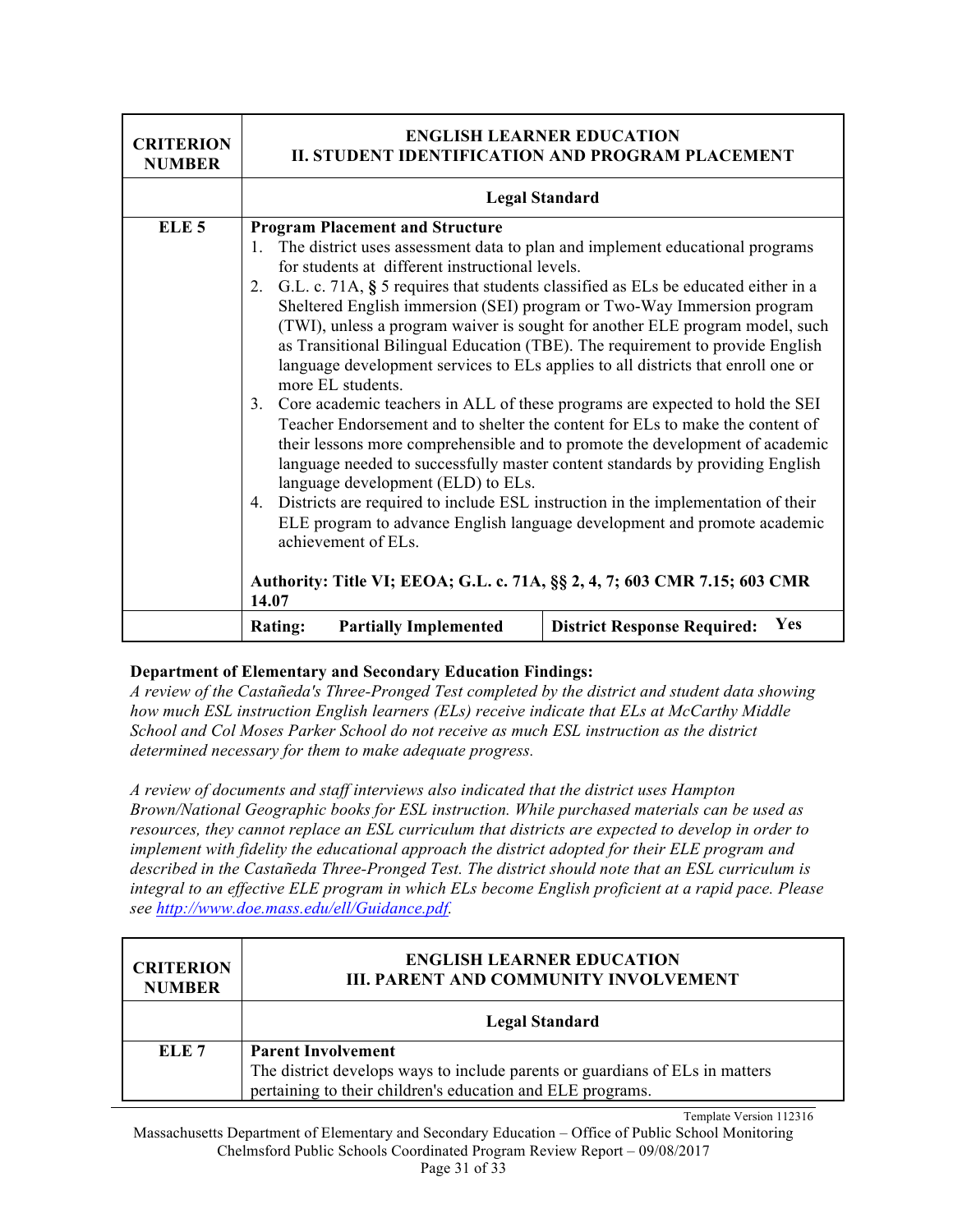| <b>CRITERION</b><br><b>NUMBER</b> | <b>ENGLISH LEARNER EDUCATION</b><br><b>III. PARENT AND COMMUNITY INVOLVEMENT</b> |                              |                                                  |
|-----------------------------------|----------------------------------------------------------------------------------|------------------------------|--------------------------------------------------|
|                                   | <b>Legal Standard</b>                                                            |                              |                                                  |
|                                   | Authority: Title VI; EEOA; Title III; G.L. c. 71A, § 7                           |                              |                                                  |
|                                   | Rating:                                                                          | <b>Partially Implemented</b> | <b>Yes</b><br><b>District Response Required:</b> |

*A review of documents and staff interviews indicated that the district sometimes uses an online translator for written documents and does not provide interpretation services for parent-teacher conferences. Online translators do not accurately convey the meaning of the source document and should be reviewed and edited by an individual qualified to do so. The district does not meet the obligation to communicate effectively with parents whose preferred language of communication is not English and fails to include these parents of ELs in matters pertaining to their children's education.*

| <b>CRITERION</b><br><b>NUMBER</b> | <b>ENGLISH LEARNER EDUCATION</b><br><b>VIII. PROGRAM PLAN AND EVALUATION</b>                                                                                                                                                                                                                                                                                                                                                                                                                                     |                                                  |
|-----------------------------------|------------------------------------------------------------------------------------------------------------------------------------------------------------------------------------------------------------------------------------------------------------------------------------------------------------------------------------------------------------------------------------------------------------------------------------------------------------------------------------------------------------------|--------------------------------------------------|
|                                   | <b>Legal Standard</b>                                                                                                                                                                                                                                                                                                                                                                                                                                                                                            |                                                  |
| <b>ELE 17</b>                     | <b>Program Evaluation</b><br>The district conducts periodic evaluations of the effectiveness of its ELE program in<br>developing students' English language skills and increasing their ability to participate<br>meaningfully in the educational program. Where the district documents that the<br>program is not effective, it takes steps to make appropriate program adjustments or<br>changes that are responsive to the outcomes of the program evaluation.<br>Authority: Title VI; EEOA. Title III § 3121 |                                                  |
|                                   | <b>Not Implemented</b><br>Rating:                                                                                                                                                                                                                                                                                                                                                                                                                                                                                | <b>Yes</b><br><b>District Response Required:</b> |

#### **Department of Elementary and Secondary Education Findings:**

*A review of documents and staff interviews indicated that the district does not have a comprehensive process to evaluate the effectiveness of its ELE programming in developing students' English language skills and increasing their ability to participate meaningfully in the district's educational program. Please see http://www.doe.mass.edu/ell/ProgramEvaluation.pdf.*